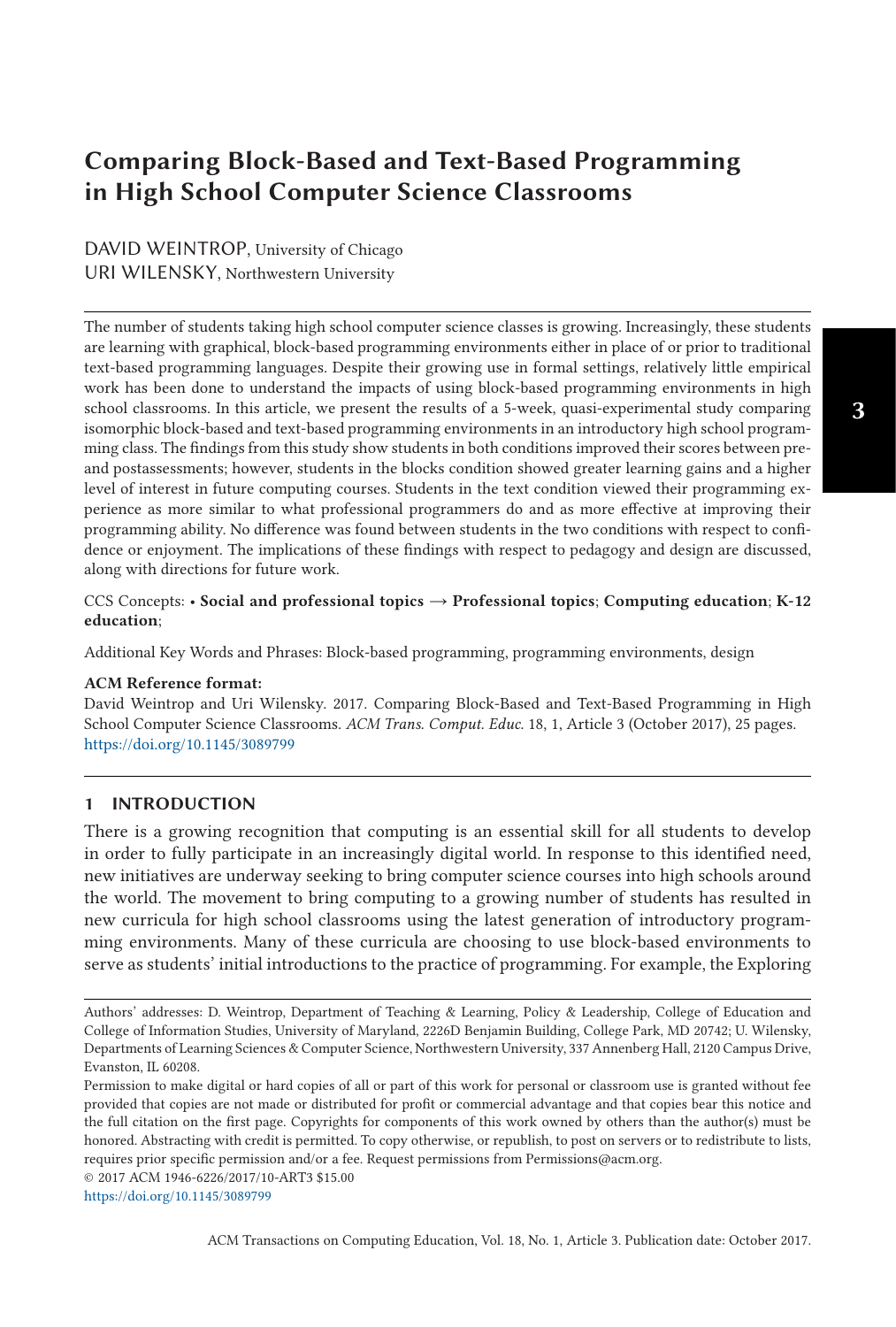Computer Science Curriculum (Goode et al. [2012\)](#page-22-0), the CS Principles course (Astrachan and Briggs [2012\)](#page-22-0), and the materials produced by Code.org for classrooms, all incorporate the use of various block-based programming tools. Despite the rise in prominence of block-based programming in formal settings, open questions remain as to the strengths and drawbacks of this programming modality when used in the classroom. Notably, relatively little comparative work has been done evaluating block-based programming interfaces against more traditional text-based alternatives in high school classrooms. This includes both questions of learning outcomes and attitudinal and perceptual efects from using such tools. This article seeks to address this gap in the literature by answering the following three-part research question:

*How does block-based programming compare to text-based programming in high school introductory computer science classes with respect to learning outcomes, attitudes, and interest in the* f*eld of computer science?*

To answer this question, we conducted a 5-week quasi-experimental study in which two classes at the same school worked through the same curriculum using either a block-based or text-based interface for the same programming environment. Pre- and postcontent assessments were administered along with attitudinal surveys, semistructured clinical interviews, and classroom observations. This study design provides the data to answer the stated research question and shed light on how the design of introductory programming tools afects learners in high school classrooms. In the next section, we review the prior work this study is built upon, specifcally reviewing research on the design of introductory programming environments and the relationship between representations and learning. Next, the methods used in this work are presented; this includes a discussion of the programming environment used, the curriculum students followed, and information about the school and students who participated in the study. Following the methods, we present the data and outcomes from a comparative analysis of the block-based and text-based conditions of the study. The article concludes with a discussion of these fndings, potential implications, and the limitations and future work needed to more completely understand the role of modality in introductory programming classrooms.

# 2 LITERATURE REVIEW

## 2.1 Block-Based Programming

The block-based approach of visual programming, while not a recent innovation, has become widespread in recent years with the emergence of a new generation of tools, led by the popularity of Scratch (Resnick et al. [2009\)](#page-23-0), Snap! (Harvey and Mönig [2010\)](#page-23-0), and Blockly (Fraser [2015\)](#page-22-0). These programming tools are a subset of the larger group of editors called *structured editors* (Donzeau-Gouge et al. [1984\)](#page-22-0) that make the atomic unit of composition a node in the abstract syntax tree (AST) of the program. Giving authors the ability to work directly on nodes in the AST is in contrast to providing smaller element (i.e., a character) or larger conceptual chunks (a fully formed functional unit). In making these AST elements the building blocks and then providing constraints to ensure a node can only be added to the program's AST in a valid way, the environment can protect against syntax errors. Block-based programming environments leverage a programmingprimitive-as-puzzle-piece metaphor that provides visual cues to the user about how and where commands can be used as their means of constraining program composition. Programming in these environments takes the form of dragging blocks into a scripting area and snapping them together to form scripts. If two blocks cannot be joined to form a valid syntactic statement, the environment prevents them from snapping together, thus preventing syntax errors but retaining the practice of assembling programs instruction by instruction. Along with using block shape to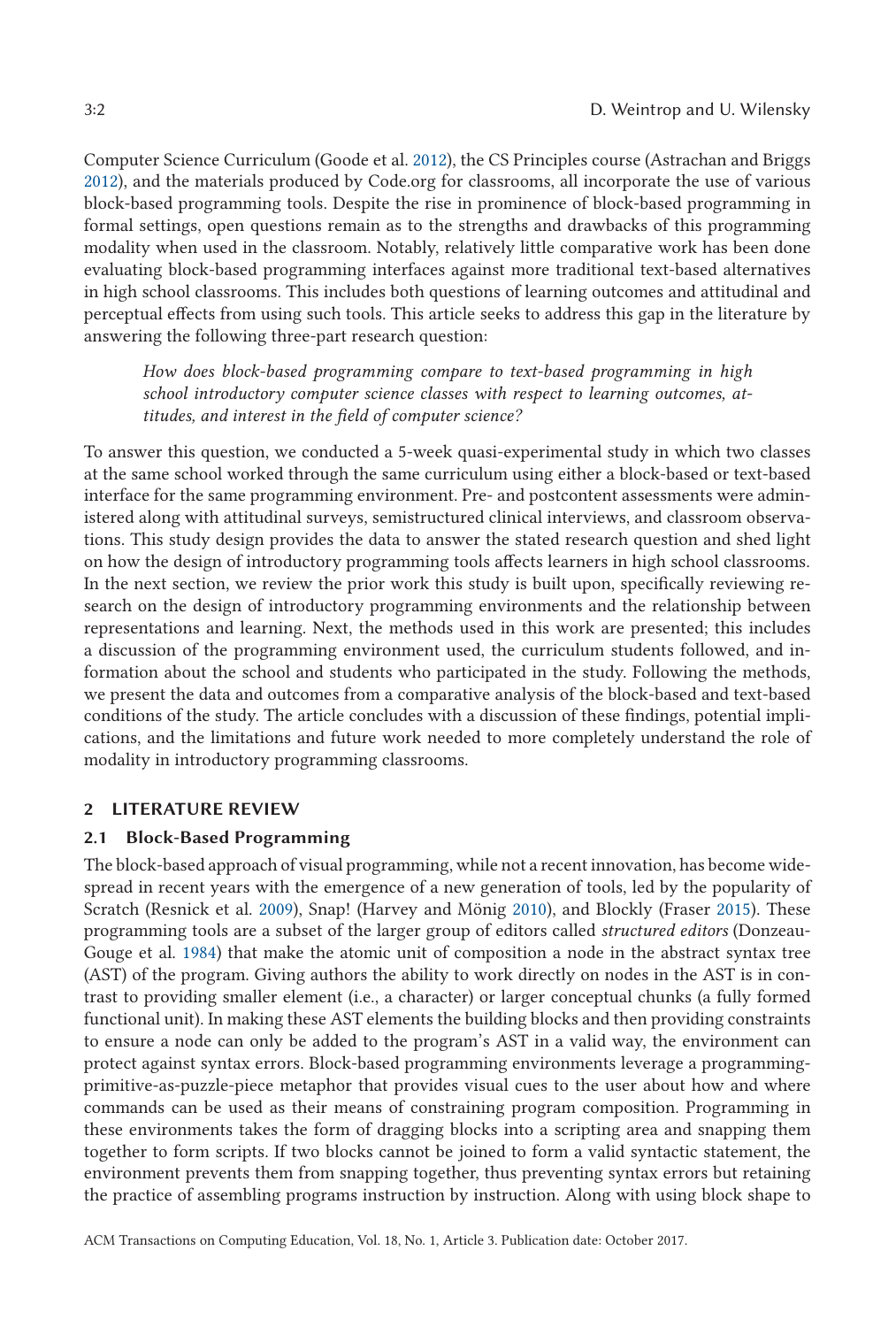

Fig. 1. Four sample block-based programming languages: (a) BridgeTalk, (b) LogoBlocks, (c) Scratch, and (d) Alice.

denote usage, there are other visual cues to help programmers, including color coding by conceptual use and the nesting of blocks to denote scope (Maloney et al. [2010;](#page-23-0) Tempel [2013\)](#page-24-0).

Early versions of this interlocking approach include LogoBlocks (Begel [1996\)](#page-22-0) and BridgeTalk (Bonar and Lifck [1987\)](#page-22-0), which helped formulate the programming approach that has since grown to be used in dozens of applications. Alice (Cooper et al. [2000\)](#page-22-0), an infuential and widely used environment in introductory programming classes, allows learners to program 3D animations with a similar interface and has been the focus of much scholarship evaluating the merits of the approach. Agentsheets is another early programming environment that helped shape the block-based paradigm through its approach of providing users with an intermediate level of abstraction between high-level building blocks and low-level text-based language commands that alleviates the burden of syntax for novice programmers (Repenning [1993\)](#page-23-0). Figure 1 shows programs written in a number of block-based programming tools.

In addition to being used in more conventional computer science contexts, a growing number of environments have adopted the block-based programming approach to lower the barrier to programming across a variety of domains. These include mobile app development with MIT App Inventor (Wolber et al. [2014\)](#page-24-0) and Pocket Code (Slany [2014\)](#page-23-0); modeling and simulation tools including StarLogo TNG (Begel and Klopfer [2007\)](#page-22-0), DeltaTick (Wilkerson-Jerde and Wilensky [2010\)](#page-24-0), NetTango (Horn and Wilensky [2012\)](#page-23-0), and EvoBuild (Wagh and Wilensky [2012\)](#page-24-0); creative and artistic tools like Turtle Art (Bontá et al. [2010\)](#page-22-0) and PicoBlocks (The Playful Invention Company [2008\)](#page-24-0); and game-based learning environments like RoboBuilder (Weintrop and Wilensky [2012\)](#page-24-0), Lightbot (Yaroslavski [2014\)](#page-24-0), and Google's Made with Code initiative. Further, a growing number of libraries are being developed that make it easy to develop application- or task-specifc block-based languages (Fraser [2015;](#page-22-0) Roque [2007\)](#page-23-0). This diverse set of tools and the ways the modality is being used highlight its recent popularity and speak to the need for more critical research around the affordances and drawbacks of the approach (Shapiro and Ahrens 2016; Weintrop and Wilensky [2015a\)](#page-24-0). Designers are also looking beyond conventional block-based interfaces. There are a growing number of environments that support novices converting block-based programs to textual languages (e.g., Alice's Java Bridge (Dann et al. [2012\)](#page-22-0) and Blockly's code generator feature (Fraser [2015\)](#page-22-0)), as well as others that blend block-based and text-based programming approaches (e.g., Pencil Code (Bau [2015\)](#page-22-0), Tiled Grace (Homer and Noble [2014\)](#page-23-0), and Greenfoot's Frame-based editor (Kölling et al. [2015\)](#page-23-0)).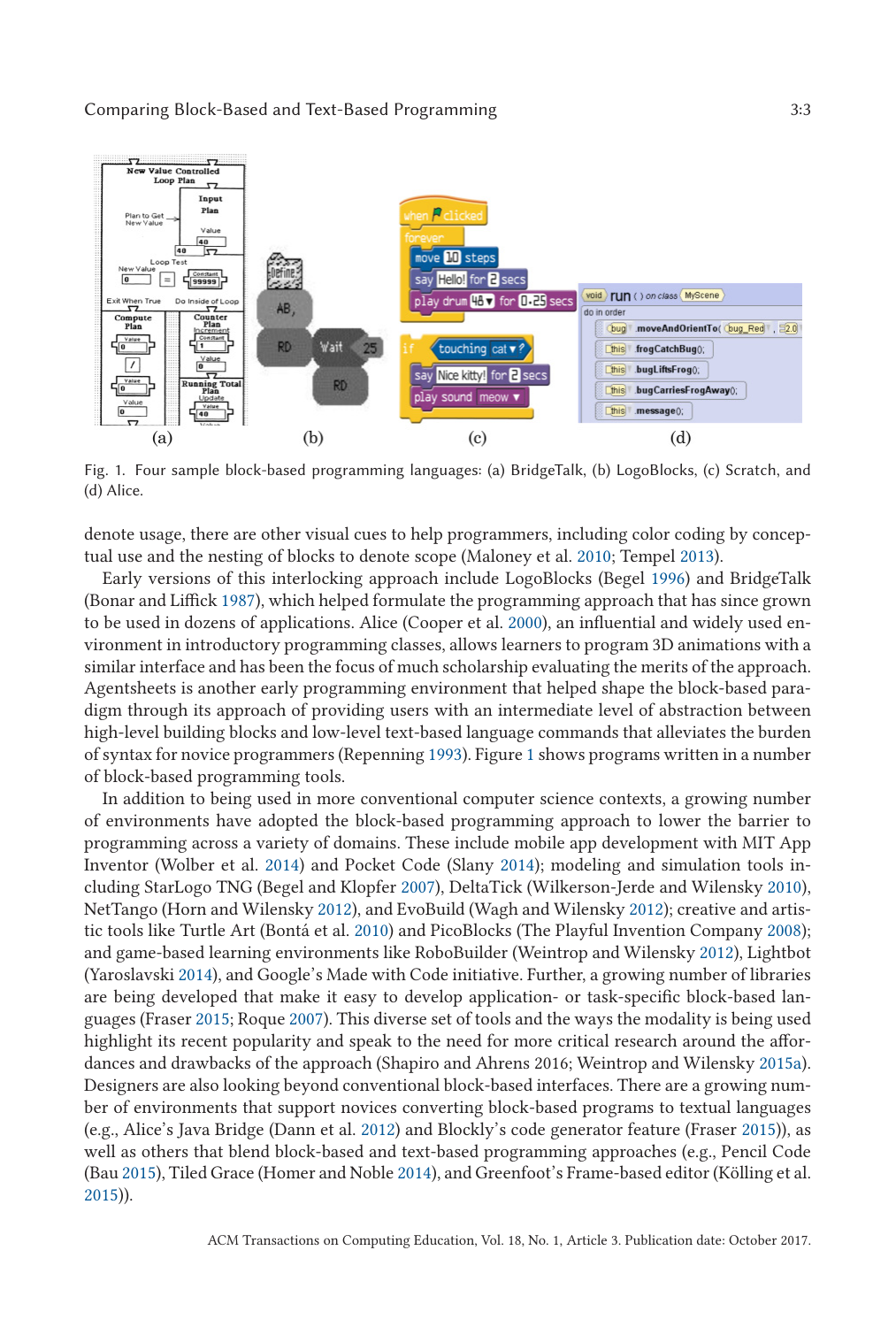## 2.2 Evaluating Block-Based Programming Environments

A variety of methodologies have been used to evaluate programming environments for novices, including heuristic evaluation, controlled laboratory studies, computational analyses of learnercreated programs, and studies in classrooms and coding camps concerned with ecological validity. In evaluating the challenges of transition from block-based to text-based languages, researchers identifed a number of features of the block-based approach to programming that facilitate novices, such as being more readable, relaxing the need to memorize commands or syntax, and easing the burden of typing by supporting dragging and dropping of commands (Kölling et al. [2015;](#page-23-0) Weintrop and Wilensky [2015b\)](#page-24-0). Related eforts also identifed drawbacks to block-based tools, such as not scaling well to larger programs and becoming cumbersome when defning commands with many components, such as mathematic formulae or complex Boolean statements (Brown et al. [2015\)](#page-22-0). However, block-based tools generally score well on measures related to easing novice programmers' early struggles. A recent study applied three sets of heuristics to compare a block-based environment (Scratch) with two text-based languages, Java (in the Greenfoot environment) and Visual Basic, fnding Scratch to have the fewest (or tied for the fewest) number of problems identifed (Kölling and McKay [2016\)](#page-23-0). These heuristics evaluate features of the programming tools such as engagement, clarity, learner-appropriate abstractions, and error avoidance.

Shifting to research evaluating block-based tools used in classrooms, we focus on Scratch (and Scratch derivatives) and Alice, as these two tools have the widest use in contemporary computer science education of the block-based environments listed previously. While both Alice and Scratch have been used in formal education environments, it is important to keep in mind that the two projects initially had diferent goals and diferent target age groups. Scratch, from its inception, was focused on younger learners and informal environments (Resnick et al. [2009\)](#page-23-0), while Alice was targeted at more conventional computer science educational contexts and, as such, has been the focus of more initiatives to evaluate student learning of programming concepts (Cooper et al. [2000\)](#page-22-0).

We begin by reviewing literature on Scratch, investigating its use as the language of choice in formal computer science environments. Ben-Ari and colleagues have conducted a number of studies on the use of Scratch for teaching computer science. Using activities of their own design (Armoni and Ben-Ari [2010\)](#page-22-0), Meerbaum-Salant et al. [\(2010\)](#page-23-0) concluded that Scratch could successfully be used to introduce learners to central computer science concepts including variables, conditional and iterative logic, and concurrency. While students did perform well on the posttest evaluation from this project, a closer look at the programming practices learners developed while working in Scratch gave pause to the excitement around the results. The researchers claimed that students developed unfavorable habits of programming, including a tendency for extremely fne-grained programming and incorrect usages of programming structures, as a result of learning programming in the Scratch environment (Meerbaum-Salant et al. [2011\)](#page-23-0). Grover et al. [\(2015\)](#page-22-0) conducted a classroom study with middle school learners, asking students to work through their Foundations of Computational Thinking (FACT) curriculum. The researchers found that students working with a block-based programming environment showed signifcant learning gains in algorithmic thinking skills and a mature understanding of computer science as a discipline (Grover et al. [2015;](#page-22-0) Grover et al. [2016\)](#page-22-0), while also identifying misconceptions and challenges associated with introducing novices to programming (Grover and Basu [2017\)](#page-22-0).

There is also a growing body of research on elementary-aged learners using Scratch and Scratchinspired environments such as Snap! (Harvey and Mönig [2010\)](#page-23-0), LaPlaya (Hill et al. [2015\)](#page-23-0), and Scratch Jr. (Flannery et al. [2013\)](#page-22-0). This work has identifed design features early learners fnd helpful (e.g., using accessible language in the blocks (Harlow et al. accepted)), features that can be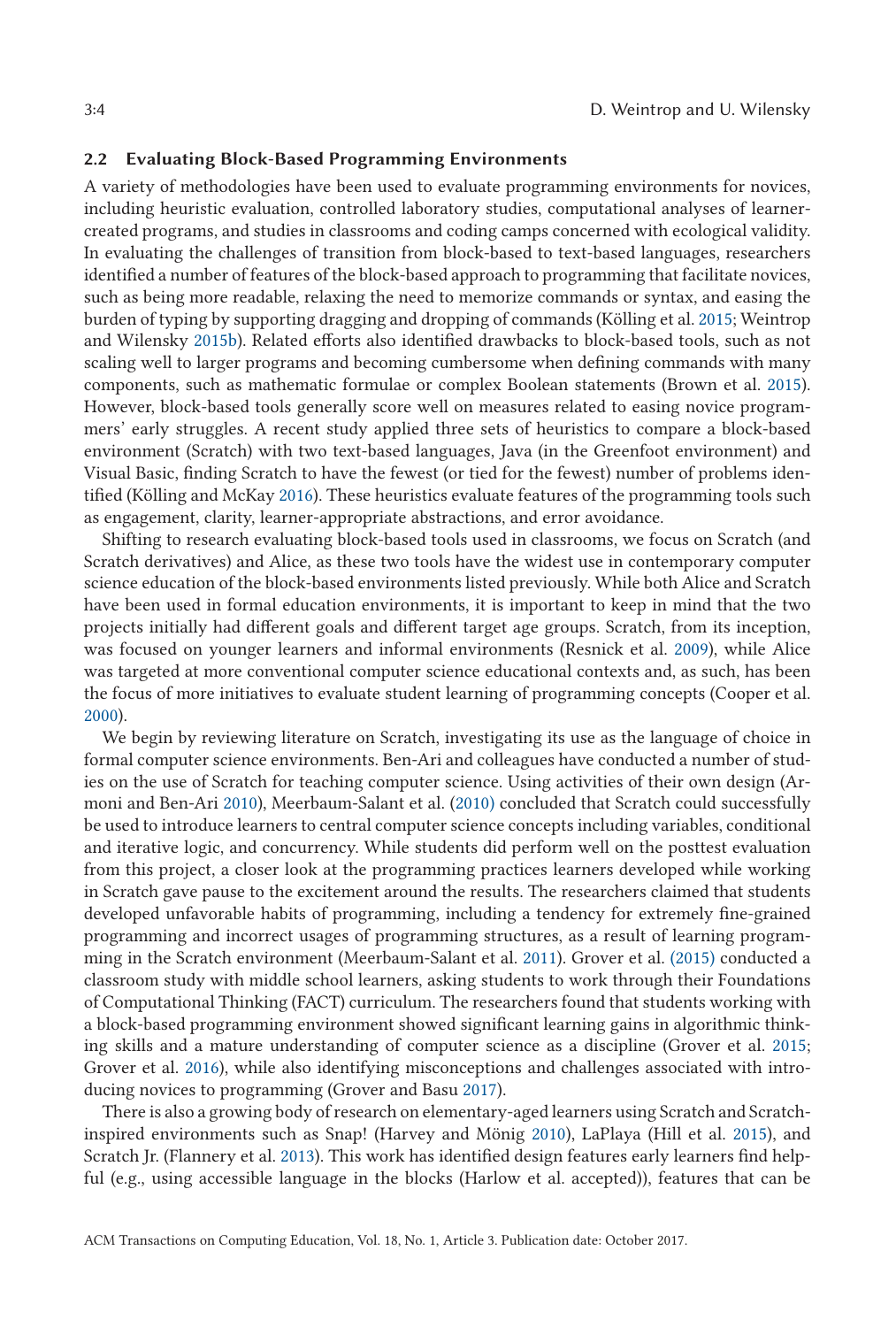challenging for learners (e.g., the inclusion of advanced mathematics concepts such as negative numbers and decimals (Hill et al. [2015\)](#page-23-0)), and is starting to delineate a developmental trajectory for early programming instruction (Franklin et al. [2017\)](#page-22-0). Other work looking at comparing blockbased to text-based programming using Scratch has similarly found that Scratch can be an efective way to introduce learners to programming concepts, although it is not universally more efective than comparable text languages (Lewis [2010\)](#page-23-0). Given Scratch's intention of being used in informal spaces and its emphasis on introducing diverse learners to programming, it is important to highlight Scratch's success in generating excitement and engagement with programming among novice programmers (Malan and Leitner [2007;](#page-23-0) Maloney et al. [2008;](#page-23-0) Tangney et al. [2010;](#page-24-0) Wilson and Mofat [2010\)](#page-24-0).

Compared to Scratch, the Alice programming environment has a longer history of serving as the focal programming tool in introductory programming courses. Much of the motivation for using Alice in courses is based on fndings that Alice is more inviting and engaging than text-based alternatives and improves student retention in CS departments (Johnsgard and McDonald [2008;](#page-23-0) Moskal et al. [2004;](#page-23-0) Mullins et al. [2009\)](#page-23-0). Alice has also efectively been used by instructors who adopt an object-frst approach to programming as it provides an intuitive and accessible way to engage with objects with little additional programming knowledge needed. Part of Alice's success and relatively widespread use is due to the fact that the creators of Alice have authored a number of empirically backed textbooks and curricula that can serve as texts for an introductory programming course (Dann et al. [2011;](#page-22-0) Dann et al. [2009\)](#page-22-0).

A small but growing body of research is conducting systematic comparisons of block-based and text-based environments. In a study using the Snap! programming environment, Weintrop and Wilensky [\(2015\)](#page-24-0) found that students perform diferentially on questions asked in block-based form compared to the isomorphic text alternative. These diferences were not universal, however, but instead were infuenced by the concept under question, with students performing better on block-based questions related to conditional logic, function calls, and defnite loops and fnding no diferences on questions related to variables, indefnite loops, and program comprehension questions. Another study investigating learning outcomes in isomorphic block and text environments found little diference in learning outcomes, but did report that students completed activities in the block-based environment at a faster rate (Price and Barnes [2015\)](#page-23-0). This suggests that while the same learning can be achieved, it happens more quickly in block-based environments.

#### 2.3 Representation and Learning

*"The tools we use have a profound (and devious!) in*f*uence on our thinking habits, and, therefore, on our thinking abilities*" (Dijkstra [1982\)](#page-22-0).

As stated by the Turing Award–winning computer scientist Edsger Dijkstra in the above quote, the tools we use, in this case the programming languages and development environments, have a profound, and often unforeseen, impact on how and what we think. diSessa [\(2000\)](#page-22-0) calls this material intelligence, arguing for close ties between the internal cognitive process and the external representations that support them: "we don't always have ideas and then express them in the medium. We have ideas *with* the medium" (diSessa [2000,](#page-22-0) p. 116, emphasis in the original). He continues: "thinking in the presence of a medium that is manipulated to support your thought is simply diferent from unsupported thinking" (diSessa [2000,](#page-22-0) p. 115). These symbolic systems provide a representational infrastructure upon which knowledge is built and communicated (Kaput et al. [2002\)](#page-23-0). Adopting this perspective informs why it is so crucial to understand the relationship between a growing family of programming representations and the understandings and practices they promote.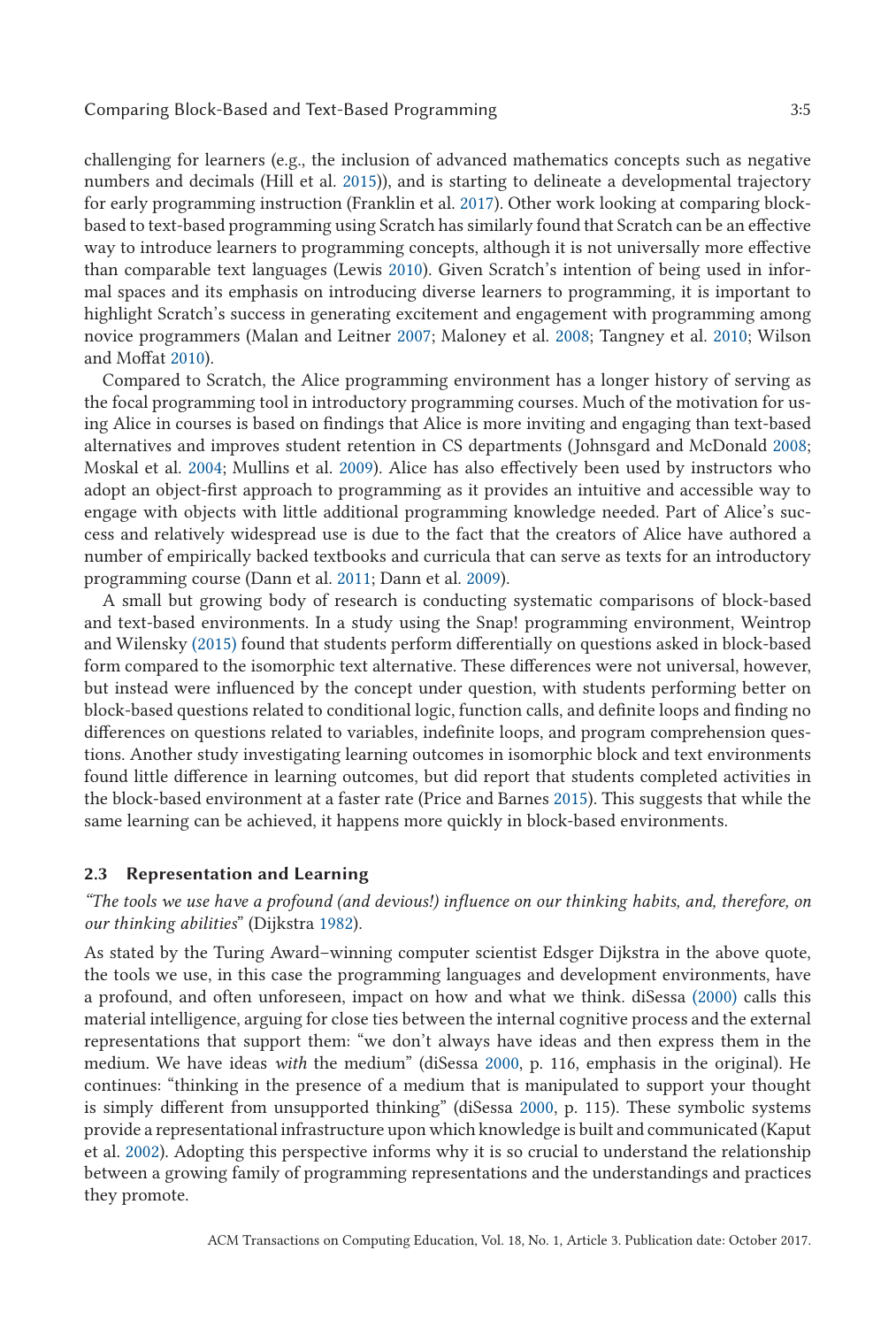In focusing on the relationship between the programming representations used in instruction and the learner, we take inspiration from similar work from the physics education community. Sherin [\(2001\)](#page-23-0) investigated the use of conventional algebraic representations as compared to programmatic representations in physics courses and found that diferent representational forms have diferent afordances with respect to students learning physics concepts and, as a result, afects their conceptualization of the material learned. Sherin [\(2001\)](#page-23-0) summarizes this diference as follows: "Algebra physics trains students to seek out equilibria in the world. Programming encourages students to look for time-varying phenomena and supports certain types of causal explanations, as well as the segmenting of the world into processes" [p. 54].

Wilensky and Papert [\(2006,](#page-24-0) [2010\)](#page-24-0) give the name "structuration" to describe this relationship between the representational infrastructure used within the domain and the understanding that infrastructure enables and promotes. While often assumed to be static, Wilensky and Papert show that the structurations that underpin a discipline can, and sometimes should, change as new technologies and ideas emerge. In their formulation of Structuration Theory, Wilensky and Papert document a number of restructurations, shifts from one representational infrastructure to another, including the move from Roman numerals to Hindu-Arabic numerals (Swetz [1989\)](#page-23-0), the use of the Logo programming language to serve as the representational system to explore geometry (Abelson and DiSessa [1986\)](#page-22-0), and the use of agent-based modeling to represent various biological, physical, and social systems (Wilensky et al. [2014;](#page-24-0) Wilensky and Rand [2014;](#page-24-0) Wilensky [2001\)](#page-24-0). This work highlights the importance of studying representational systems, as restructurations can profoundly change the expressiveness, learnability, and communicability of ideas within a domain. The development and adoption of new programming modalities, representations, and tools demand that such analyses be conducted to better understand the efects of these emerging approaches to teaching, learning, and using ideas within the domain of computer science. Having reviewed relevant literature, we now continue with a description of the study design and methods.

# 3 METHODS

In this section, we present details on how, when, and with whom the study was conducted. We begin by detailing the design of the study, then present the two modes of the introductory programming environment used, then conclude this section with information about the participants and setting.

# 3.1 Study Design and Data Collection Strategy

This study uses a quasi-experimental setup with two high school introductory programming classes. The study follows each classroom for the frst 5 weeks of a yearlong introduction to programming course. Each of the classes used a diferent variant of the same programming environment called Pencil.cc (a customized version of the Pencil Code environment). The diference between the two versions of the environment is in how programs are represented and authored. One class used a block-based interface, and the second used a text-based modality; further details about Pencil.cc are presented in Section 3.2. The study began on the frst day of school with students in both classes taking preattitudinal surveys and content assessments.

The Commutative Assessment (Weintrop and Wilensky [2015\)](#page-24-0) was used for the content assessment. The Commutative Assessment is a 30-question multiple-choice test that covers the concepts students encounter during the 5-week curriculum: variables, loops, conditionals, and functions. The assessment also includes algorithm and comprehension questions. Each question on the Commutative Assessment takes the form of a short program, followed by fve multiple-choice options, and asks the question: "What will the output of the program be?" The key feature of the Commutative Assessment is that the short program snippets in each question are presented in one of three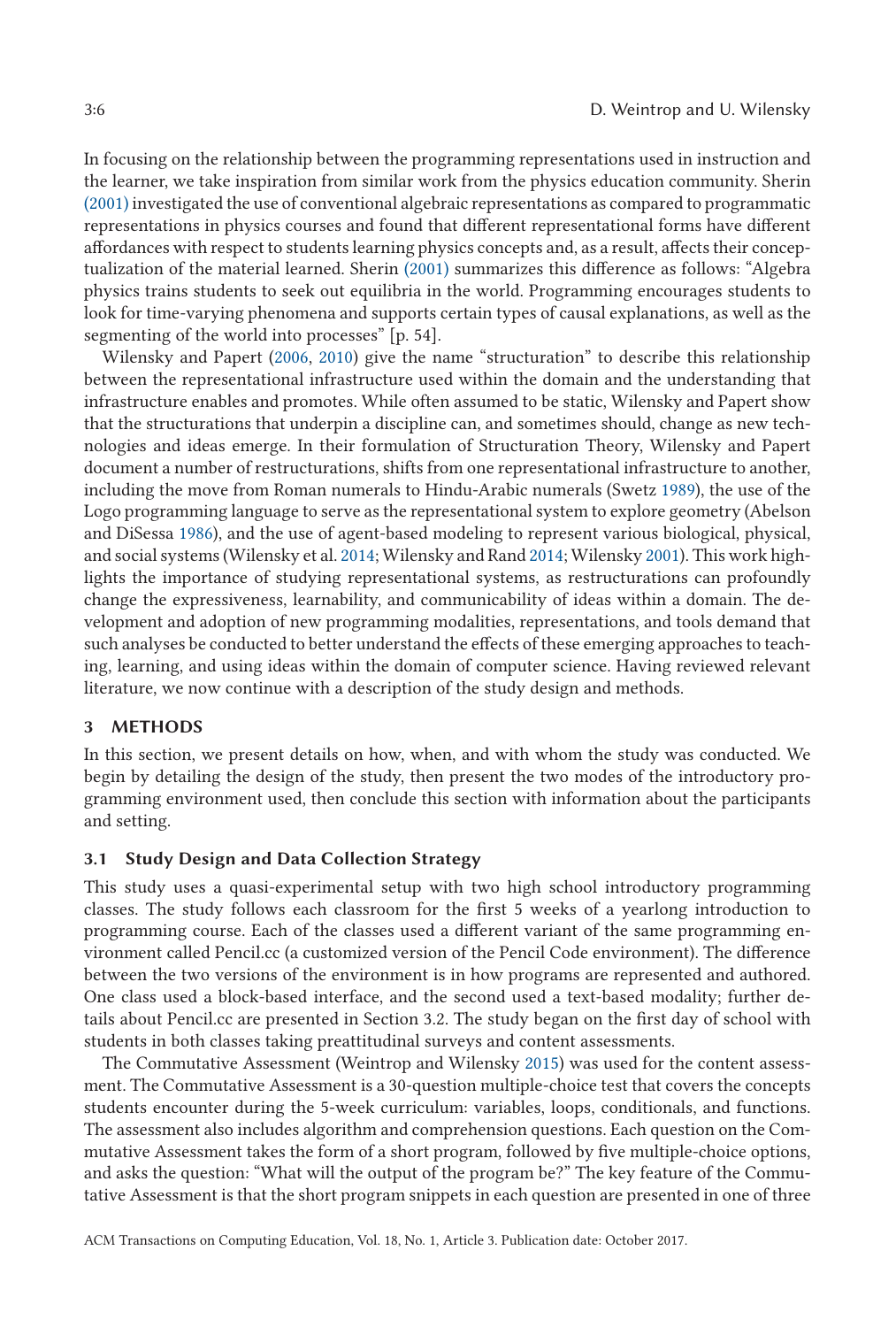<span id="page-6-0"></span>

Fig. 2. The three forms programs may take in the Commutative Assessment.

modalities: Snap! blocks, Pencil Code blocks, or text (Figure 2). The comprehension questions are like the content questions, except that they ask: "what does this program do?" and challenge the student to go beyond just output to fgure out its behavior and potential uses. Finally, the algorithm questions were posed in plain text and asked students to identify the order of steps in an algorithm or identify potential missing steps. Each assessment included a mix of modalities so students answer questions in all three forms for each content area. There were three versions of the assessment given at each time point, so every question was answered in each modality at each time point. This counterbalance design ensures an even distribution of modality, concept, and condition (i.e., every question was answered in each modality by students from both the blocks and text classes).

The attitudinal survey was loosely based on questions from the Georgia Computes project (Bruckman et al. [2009\)](#page-22-0) with specifc questions being added for this study. It included 10-point Likert scale questions and short response questions. At the conclusion of the study, students again took the attitudinal survey and Commutative Assessment. The post-content assessment was composed of the same questions as the preassessment, just in a diferent order and with diferent modalities for questions, while the attitudinal survey was largely the same, with the exception of a few additional refection questions. The surveys were administered online during class time on consecutive days so as to minimize testing fatigue. The attitudinal survey took students around 20 minutes and the content assessment took close to 25 minutes. The assessments were given on the same day in both classes.

A number of qualitative data sources were also gathered as part of this study to complement the quantitative data just discussed. The major qualitative data source for this study was semistructured clinical interviews with students, which are included sparingly to supplement the quantitative fndings presented in this article. These interviews occurred outside of class time throughout the 5 weeks of the study. Full versions of both of these instruments, as well as interview protocols, can be found in Appendices B, C, and D of Weintrop [\(2016\).](#page-24-0)

## 3.2 Pencil.cc and the Curriculum

This study used a custom-designed programming environment called Pencil.cc. Pencil.cc is based of of the Pencil Code environment (Bau et al. [2015\)](#page-22-0). Pencil Code is an online tool for learning to program. Its interface (Figure [3\)](#page-7-0) is split into two panes: on the left is the code editor, while the right side is a webpage that can visually run the program the learner creates. The unique feature of Pencil Code that made it an ideal choice for this study is that the editor supports both block-based (Figure [3A\)](#page-7-0) and text-based (Figure [3B\)](#page-7-0) authoring. The block-based interface provides a visual overlay on top of the text interface. This means the block-based and text-based versions of the programs are the same with respect to the actual characters and commands in the program, but the block-based form has the visual characteristics typical of block-based programming and supports drag-and-drop composition. In this way, the block mode and text mode are completely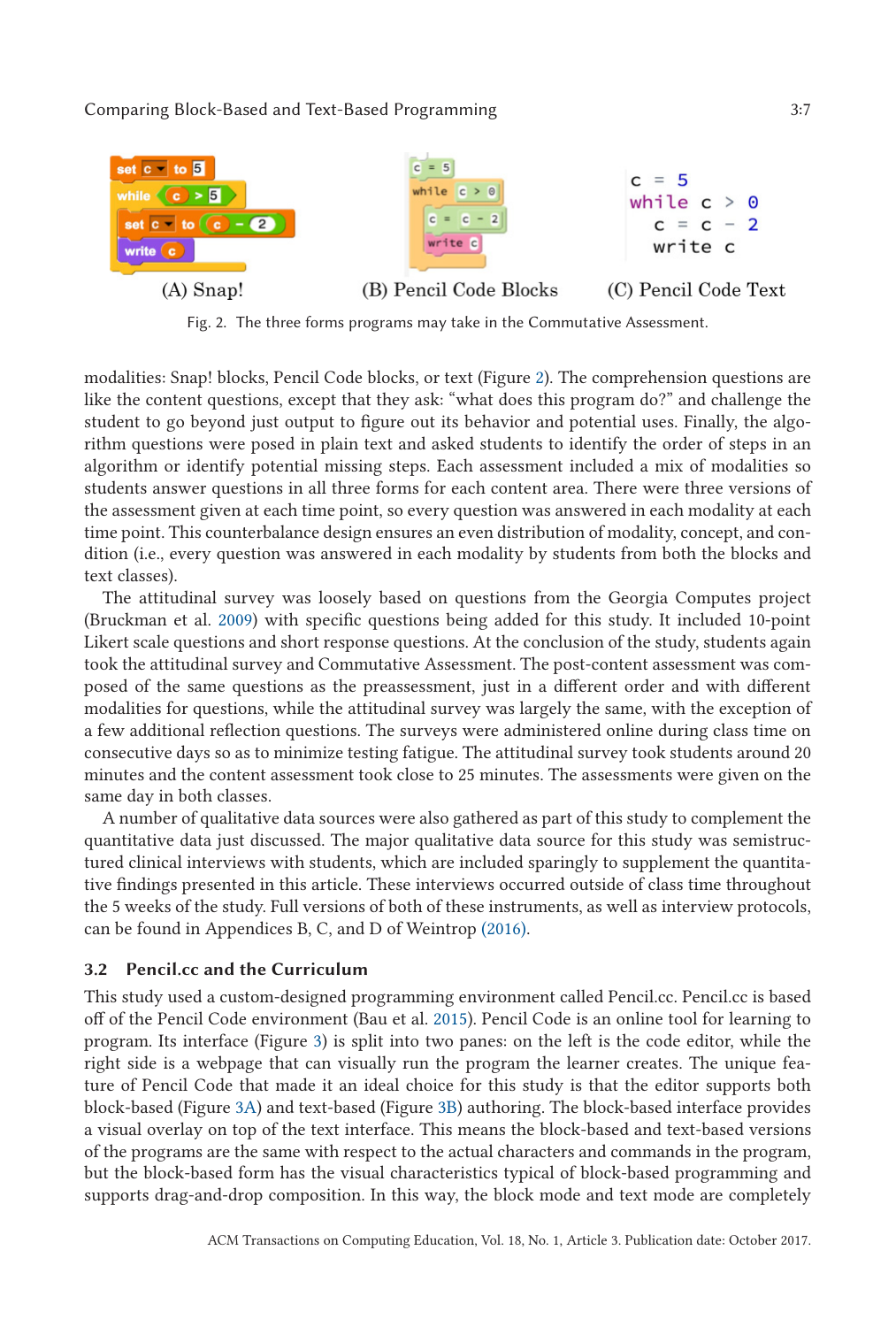<span id="page-7-0"></span>

Fig. 3. The Pencil.cc interface. One class in this study used the block-based mode (A), while the other class used only the text-based mode (B).

isomorphic, and the two interfaces have the exact same semantics, syntax, and set of capabilities. The only thing that difers is how programs are composed and visually rendered. The major difference between Pencil Code and Pencil.cc is that in Pencil Code, the learner can freely navigate back and forth between the block and text modalities; however, given the questions being pursued in this study, Pencil.cc restricts students to a single modality, either the blocks modality or the text interface.

The blocks-only version of Pencil.cc includes many of the features that have been identifed by learners as useful in block-based environments, such as the browsability of blocks in the palette and the ease of composition through the drag-and-drop interaction (Weintrop and Wilensky [2015b\)](#page-24-0). Students in the text-only condition never saw the block-based interface and instead had to type all of their commands in character by character. The text editor does include syntax highlighting as well as basic compile-time error checking (this took the form of a red X to the left of the line number when students typed invalid commands). CofeeScript was chosen as the programming language for this study as it is syntactically lightweight, a professional programming language lending authenticity to the activities, and supports Pencil Code's Turtle.js library, enabling Logostyle activities.

The 5-week curriculum for the introductory course is loosely based on the Beauty and Joy of Computing course (Garcia et al. [2015\)](#page-22-0), along with an assortment of other introductory computing activities grounded in the constructionist programming tradition developed by Papert and others around the Logo programming language (Papert [1980;](#page-23-0) Harvey [1997\)](#page-22-0). An emphasis of this design is giving students creative freedom within each assignment. Over the course of the 5 weeks, four major conceptual topics are covered: variables, conditional logic, looping logic, and procedures. Throughout the curriculum, care was taken to blend visually executing programs (like traditional Logo graphics drawing assignments or Scratch-style creative projects) and number or text processing activities that do not have a graphical component. Every concept had at least one visual and one text-only activity. The goal of this design was to not prioritize activities that are more conducive to one modality over the other. The curriculum was largely designed by the frst author, but the teacher contributed ideas and lessons and customized the activities while teaching them. A full copy of the curriculum can be found in Appendix A of Weintrop [\(2016\).](#page-24-0)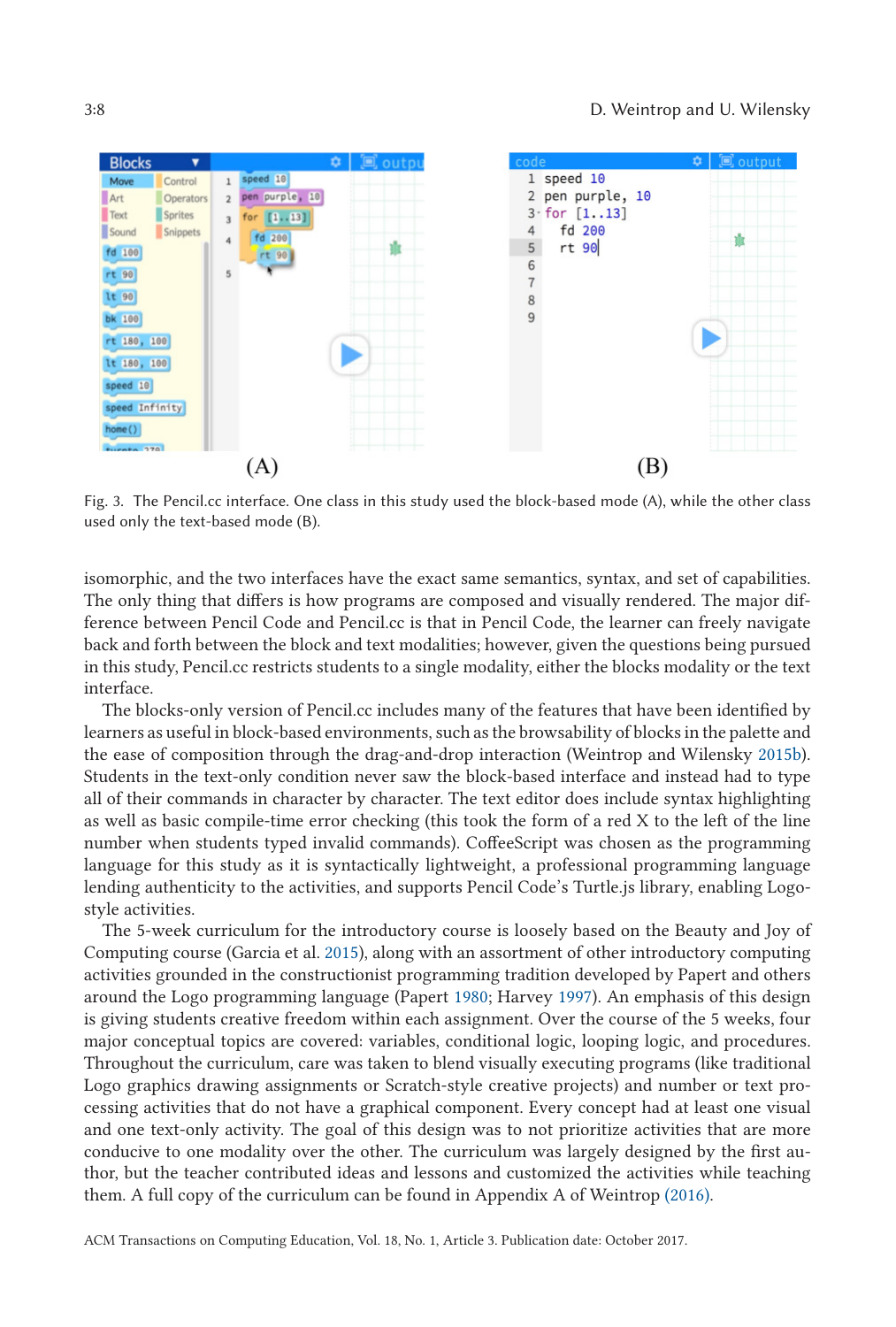#### 3.3 Seting and Participants

This study was conducted at a large, urban, public high school in a midwestern American city, serving almost 4,000 students. The school is a selective enrollment institution, meaning students have to take an exam and qualify to attend. In this school district, students are selected based on their performance on the admissions test relative to other students from their school (as opposed to all other applicants). As a result, students attend this school from across the city and there is equal representation of students from underresourced schools as from schools in more afuent neighborhoods. The student body is 44% Hispanic, 33% white, 10% Asian, 9% black, and 4% multiracial/other. A majority of the students in the school (58.6%) come from economically disadvantaged households, with the student body also including second language learners (0.6%) and diverse learners (4.5%).

The experiment was conducted in an existing Introduction to Programming course. Historically, the class spent the entire year teaching students the Java programming language. To accommodate the study, Java instruction began in the sixth week of school, after the conclusion of the 5-week curriculum presented earlier. Each class had 30 students and each student was assigned a laptop computer, which they used every day for the duration of the study. Students sat in individual desks that were on wheels that allowed them to move around the room. The same teacher taught both sections of the course in the same classroom in back-to-back periods (seventh period for blocks and eighth period for text), allowing us to control for teacher efects. The teacher holds an undergraduate degree in technical education and corporate training. The year she participated in the study was her eighth year of teaching, and third at this school.

The computer science course used for the study is an elective class but historically has attracted students from a variety of racial backgrounds and been taken by both male and female students. A total of 60 students participated in the study across all 4 years of high school (nine freshman, nine sophomores, 16 juniors, and 26 seniors). The self-reported racial breakdown of the participants was 41% white, 27% Hispanic, 11% Asian, 11% multiracial, and 10% black. The two classes in the study were composed of 11 female students (fve in blocks, six in text) and 49 male students (25 in blocks, 24 in text). This gender disparity is problematic, but as recruitment for the courses was out of the control of the researchers, there was little that could be done to address this. Of the students participating in the study, almost half (47%) speak a language other than English in their households.

### 4 FINDINGS

Next we present our analysis of the data collected in this study. This section begins with a statistical analysis of student performance on the Commutative Assessment. These fndings are then discussed with respect to modality and concept. Next, we shift to perceptions, beginning with perceived ease of use of the tools, then doing a systematic presentation of student responses to questions from the pre- and post-attitudinal survey.

#### 4.1 Learning Outcomes by Condition

The frst objective of this section is to show there is no diference between the two conditions in their performance on the frst administration of the assessment that might skew later fndings. On the pre-content assessment, the mean scores by condition were  $54.3\%$  (SD = 12.2%) for blocks and 51.6% (SD = 14.5%) for the text condition. Running a t-test on these two scores shows them to not be statistically different from each other:  $t(57) = 0.78$ , p-value = 0.44, d = 0.20 (note: when calculations show a number of participants below 60, it is due to student absence on the day of the survey or test). This lack of diference means that the two classes are not diferent from each other with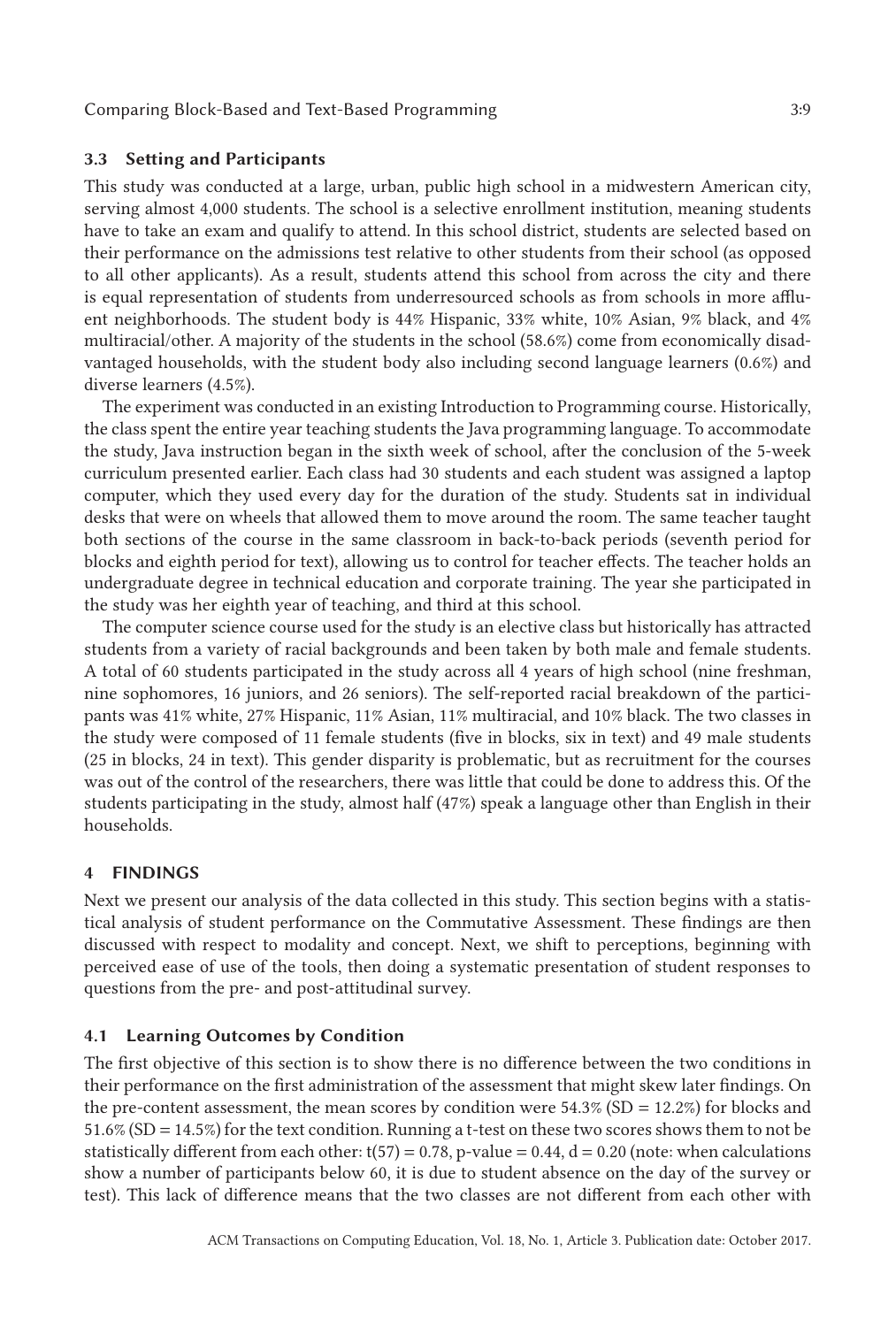

Fig. 4. Student Commutative Assessment scores by condition over time.

respect to their incoming programming knowledge. With that established, we now move forward with our analysis of learning gains by condition. Figure 4 shows average scores for students across the two conditions on the pre- and post-Commutative Assessment administrations.

On the postassessment, the mean score for the blocks condition was  $66.6\%$  (SD = 13.4%), while the text condition had a mean score of  $58.8\%$  (SD = 14.6%). The positive slope for both conditions between the pre- and postassessments means that, in aggregate, students in both classes performed better on the postassessment than they did on the preassessment. Given that this was an introductory class, this is not surprising, but still noteworthy and an encouraging sign given that these two conditions cover most of the modalities used to introduce learners to programming. For both conditions, the improvement on test scores from the pre- to the postassessment was signifcant (blocks:  $t(24) = 6.11$ ,  $p < .001$ ,  $d = .96$ ; text:  $t(26) = 3.70$ ,  $p = .001$ ,  $d = .50$ ). While the improvements are signifcant, the blocks condition saw a larger absolute gain.

Running a t-test comparing the scores on the postassessment reveals a statistically signifcant difference in scores between the two groups:  $t(52) = 2.03$ , p-value = 0.041, d= 0.58. This means that students who spent 5 weeks working in a block-based programming environment, in aggregate, performed better than students working in an isomorphic text-based environment. As a reminder, the study design controls for teacher efects, time on task, setting, and the set of activities used. This leads to the conclusion that the design of the programming interface afects student learning; in other words: modality matters.

*4.1.1 Condition by Modality.* To better understand the learning gains found in the previous section, we now take a closer look at the data to try and understand the source of these learning gains, in hopes of attributing these fndings to the modalities used in the introductory learning environments. We do this by frst looking at diferences in outcomes by the modality of the question being asked, and then by looking at diferences by concept. Figure [5](#page-10-0) shows mean student scores on the postadministration of the Commutative Assessment grouped by modality and condition. In other words, for the two conditions (blocks and text), how did students perform on questions that presented their code as Pencil Code text (Figure [2C\)](#page-6-0), Pencil Code blocks (Figure [2B\)](#page-6-0), and Snap! blocks (Figure [2A\)](#page-6-0)?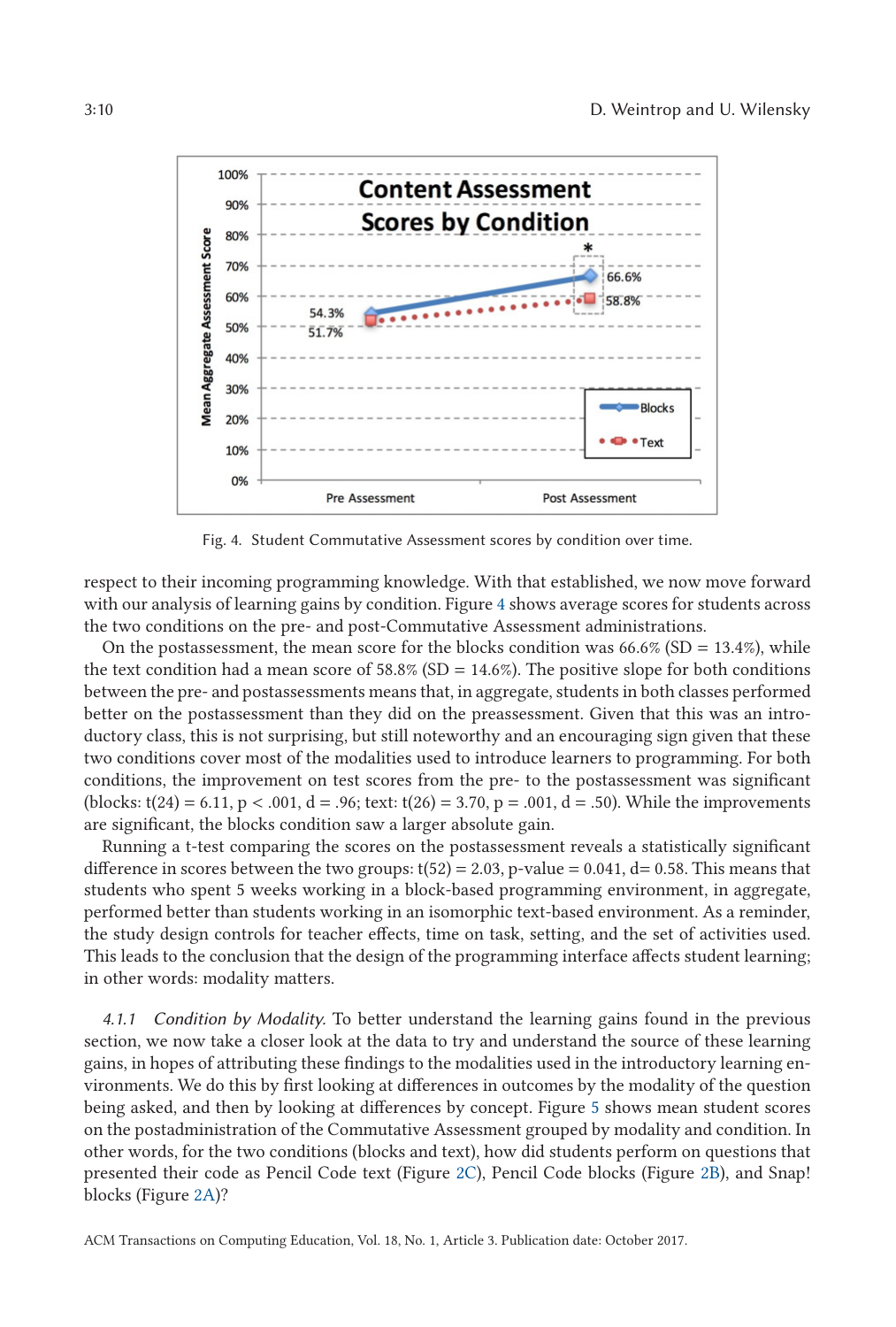<span id="page-10-0"></span>

Fig. 5. Student scores on the Commutative Assessment grouped by modality and condition.

The frst thing to note from Figure 5 is that across all three modalities that questions were asked, the blocks students outperformed the students who had used the text-based interface. Of these three modalities, only the diference on the Pencil Code blocks questions is statistically signifcant (Pencil Code blocks:  $t(52) = 2.72$ , p = .008, d = .73; Pencil Code text:  $t(52) = 1.52$ , p = .134, d = .41; Snap! blocks:  $t(52) = 1.17$ ,  $p = .246$ ,  $d = .32$ ). Despite the lack of significance across all three groups, we can still draw some conclusions from this data. First is the fact that the blocks condition outperformed the text condition in all three modalities, including, most surprisingly, the Pencil Code text questions. In other words, students in the blocks condition scored higher on a modality they had not used, compared to students who had just spent the previous 5 weeks using that modality. This fnding suggests that the understanding that forms in one modality is not tightly coupled to that modality. An alternative interpretation of this fnding is that the ability to make sense of programs developed in the block-based modality is not tightly coupled to that modality. This suggests a potential form of near transfer from the block-to-text modality, similar to fndings from related work (Grover et al. [2015\)](#page-22-0). A second conclusion we can draw from this data is that students performed comparably across the three modalities, as opposed to seeing a pattern where students perform the strongest in the modality they have been using most recently. This is a second piece of data showing that learners' emerging understandings are not tightly bound up with the modality they used. Finally, the fact that students in the text condition scored higher on the Snap! block questions suggests there are additional afordances to the Snap! presentation of blocks over the Pencil Code blocks, some of which can be seen in Figure [2,](#page-6-0) like the natural language commands and a larger variety of slots and block shapes. A further investigation of the Snap! versus Pencil Code blocks diference is outside of the research questions being pursued in this article but is an intended avenue of future research.

*4.1.2 Condition by Concept.* The next analysis of this data investigates diferences in conceptual understanding by condition. In doing so, we answer the question: does modality afect how students learn specifc concepts? In other words, are certain concepts more easily learned through working in one modality versus another? Figure [6](#page-11-0) shows student performance across the six concepts assessed on the post-Commutative Assessment.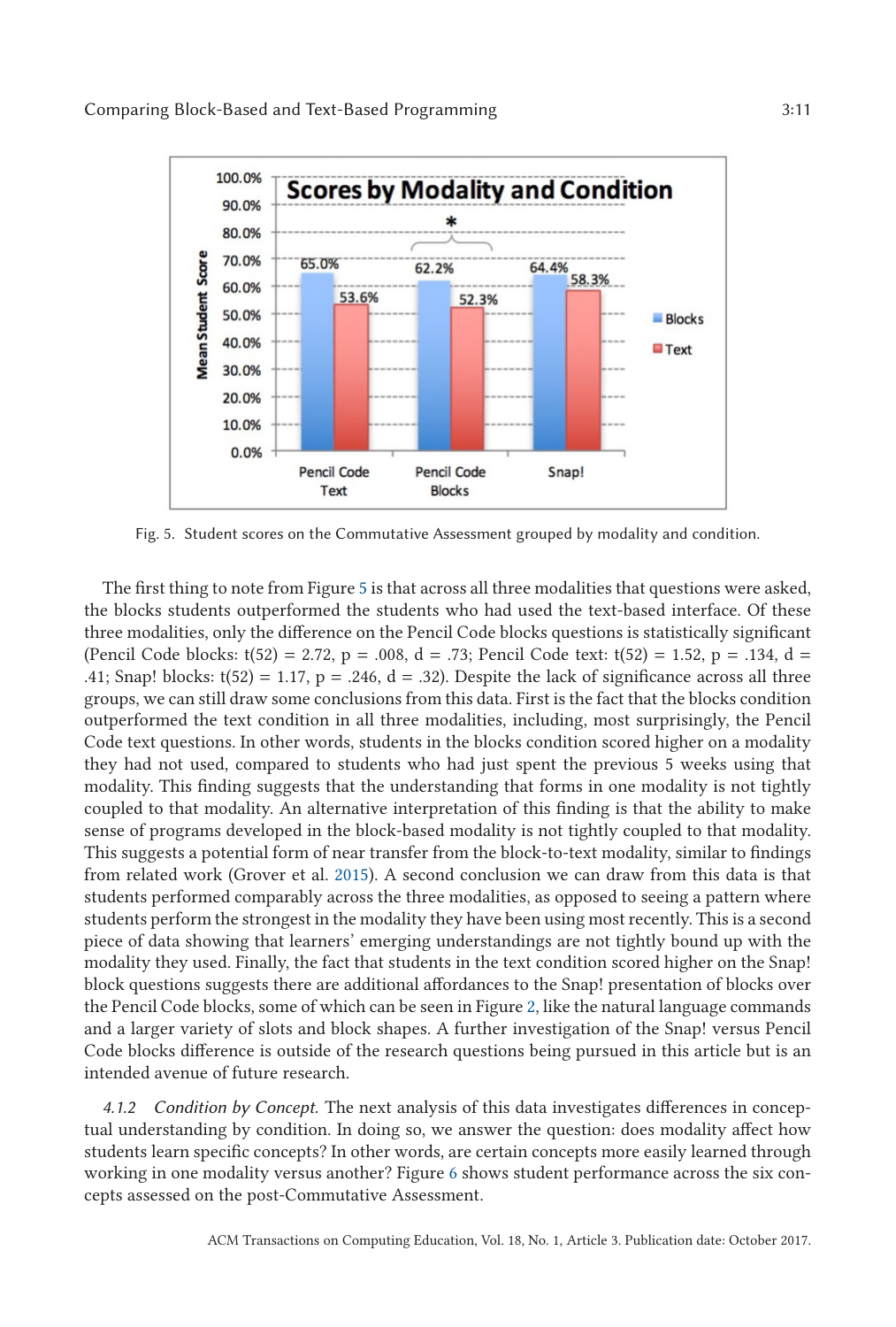<span id="page-11-0"></span>

Fig. 6. Student performance on the midpoint administration of the Commutative Assessment grouped by condition and concept.

As with the previous analyses looking at performance by modality, when looking at performance by concept, the students in the blocks condition, in aggregate, outperform students in the text condition in every category. Running a t-test calculation on each concept category shows only a significant difference between the two conditions for the comprehension questions:  $t(52) = 3.21$ ,  $p = .002$ ,  $d = 86$ . The lack of significant differences in the other five categories, but the pattern of the blocks condition scoring higher than the text condition, suggests that learning in a given modality does not help with a specifc concept as much as it is generally useful across all concepts. The fnding that students scored particularly low on the comprehension questions echoes similar work looking at the relationship between modality and conceptual understanding (Weintrop and Wilensky [2015\)](#page-24-0) and matches prior work on students' difficulties in drawing larger meaning and purpose when reading programs (Robins et al. [2003\)](#page-23-0). That the scores on these questions were the most diferent suggests that comprehension may be one place that learning with a specifc modality may be helpful. One possible explanation is that when composing programs with block-based tools, the learner is working with compositional units that match larger cognitive building blocks (the command itself) as opposed to needing to assemble those blocks one character at a time. As such, the blocks modality requires less cognitive efort to be expended on the implementation of that idea, giving the learner more practice thinking at a conceptual level.

#### 4.2 Perceived Ease of Use of Concepts by Condition

Along with actual performance on the Commutative Assessment, we are also interested in how students perceive the ease of use of the two modalities. Specifcally, we are interested in how students view each concept in the two modalities. The goal of this line of inquiry is to understand if some concepts are viewed as easier in one modality versus the other, and then, whether or not these perceptions match students' performance on the content assessment. This shift toward perceptions serves as a bridge between the previous section on learning outcomes and the sections to follow on attitudinal outcomes from the study. On the attitudinal assessment given at the conclusion of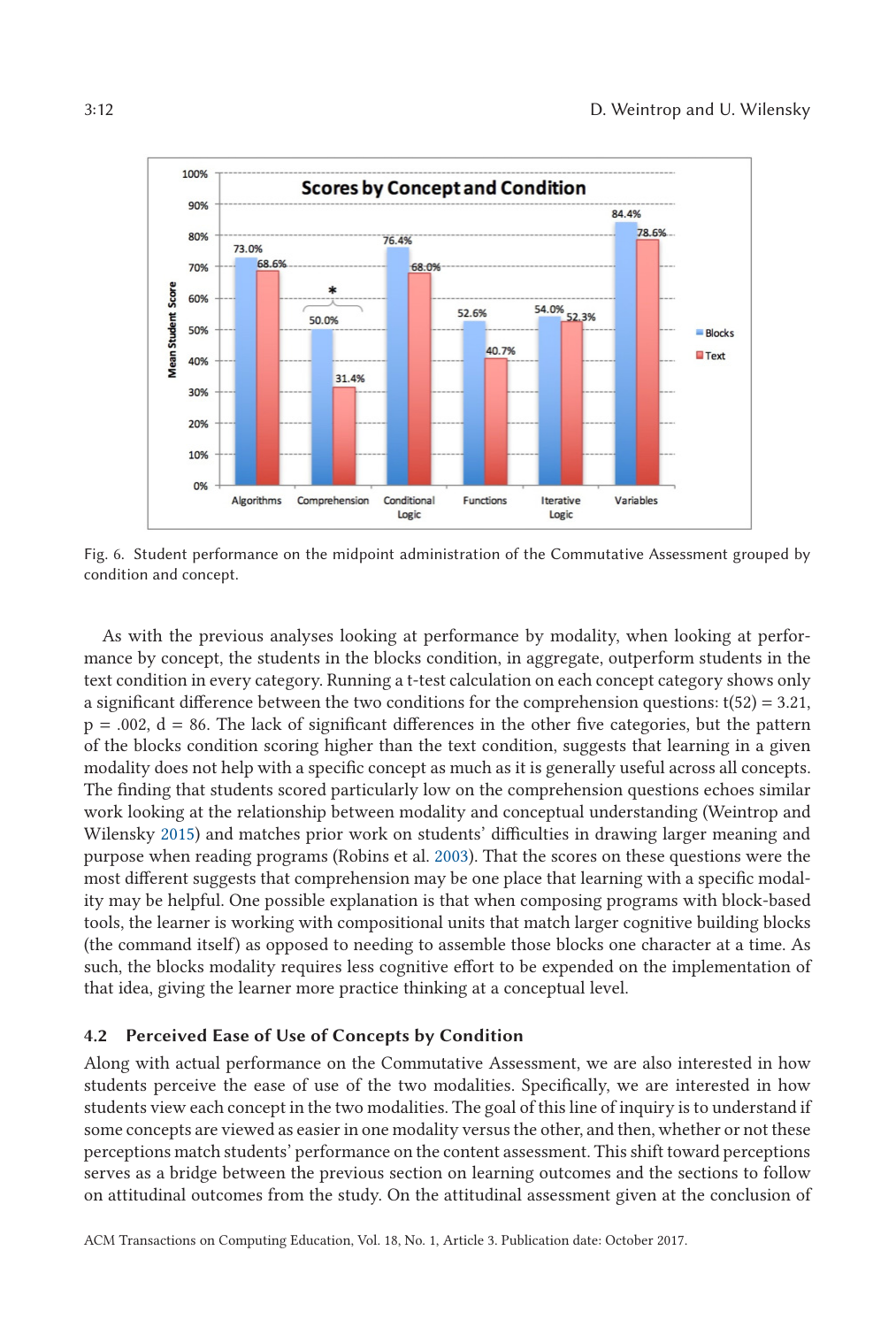|                    |               | Variables      |                | Loops         |                | Conditional Logic |                | Functions      |                |
|--------------------|---------------|----------------|----------------|---------------|----------------|-------------------|----------------|----------------|----------------|
|                    |               | <b>Blocks</b>  | Text           | <b>Blocks</b> | Text           | <b>Blocks</b>     | Text           | <b>Blocks</b>  | Text           |
| Response<br>Likert | 1 (Very Easy) | 13             | 10             | 11            | 3              | 14                | 8              |                | 2              |
|                    |               |                | $\overline{4}$ | 6             | 7              | 8                 | 6              | 6              | 5              |
|                    | 3             | 4              | 5              | 3             | $\mathbf Q$    | $\overline{2}$    | 6              | Q              | 7              |
|                    | 4             | $\mathfrak{D}$ | $\overline{4}$ | 3             | $\overline{4}$ | $\Omega$          | $\overline{2}$ | 3              | 6              |
|                    | 5             |                | $\mathfrak{D}$ |               | 3              | $\mathcal{L}$     | 3              |                | $\mathfrak{D}$ |
|                    | 6             |                | 2              | 3             |                | $\Omega$          | $\overline{2}$ |                | 3              |
|                    | 7 (Very Hard) |                |                |               |                |                   |                | $\mathfrak{D}$ | 3              |

Table 1. Distribution of Ease-of-Use Responses

the study, there were a series of 7-point Likert scale questions about perceived ease of use of the various programming concepts covered. The distribution of responses to the Likert questions is shown in Table 1. Each cell in the table reports the number of students that chose that Likert scale value.

For all four conceptual categories, students in the blocks condition viewed the concept under question as easier to use than students in the text condition, as can be seen by the larger quantities in the blocks columns in the top rows of Table 1. Running a Mann-Whitney-Wilcoxon test for each conceptual category fnds two of the four concepts to be statistically diferent between the two groups: Conditional Logic,  $U = 252.5$ ,  $p = .03$ , and Iterative Logic,  $U = 266$ ,  $p = .05$  (Functions  $U = 275$ , p = .08, and Variables  $U = 283$ , p = .10 fail to reach statistical significance at the p = .05 level). Due to the study design, these aggregate diferences between blocks and text conditions are best explained by the modality itself. This means that students found using conditional logic and iterative logic in the drag-and-drop blocks modality to be easier than the all-text condition.

Comparing Table 1, which shows the ease of use of concepts, and Figure [6,](#page-11-0) which shows scores by concept and modality, for the four concepts that overlap, there is a correlation between how easy a concept is perceived to be and how well students did on questions on that topic. Running a Spearman rank-ordered correlation returns a value of  $r_s = .81$ , showing a high correlation between students' perceived ease of use of a concept and their performance on the assessment of that concept. This suggests that students' own perceptions of ease of use match their ability to answer questions about that concept.

## 4.3 Perceptions and Atitudes by Condition

To understand how students' attitudes and perceptions were afected by the modality, we turn to responses from the attitudinal assessment. This survey included a number of questions asked on a 10-point Likert scale. In this section, we look at four dimensions of students' attitudes and perceptions of computer science: confdence, enjoyment, perceived difculty, and interest in future computer science learning opportunities. Please note, in this section, we report both signifcant and nonsignifcant fndings as there are times the lack of signifcant results is counter to commonly held beliefs. When comparing the blocks and text conditions to each other, a Wilcoxon Rank Sum test is used (reported as a U statistic). This test is appropriate as the two samples are independent and the underlying data is nonparametric and ordinal in nature. In cases where the analysis looks at changes within a group between the pre- and postsurveys, a Wilcoxon Signed Rank test is used (reported as Z statistic). This test is appropriate given the ordinal nature of the Likert responses and because it is a nonparametric test used to compare paired samples.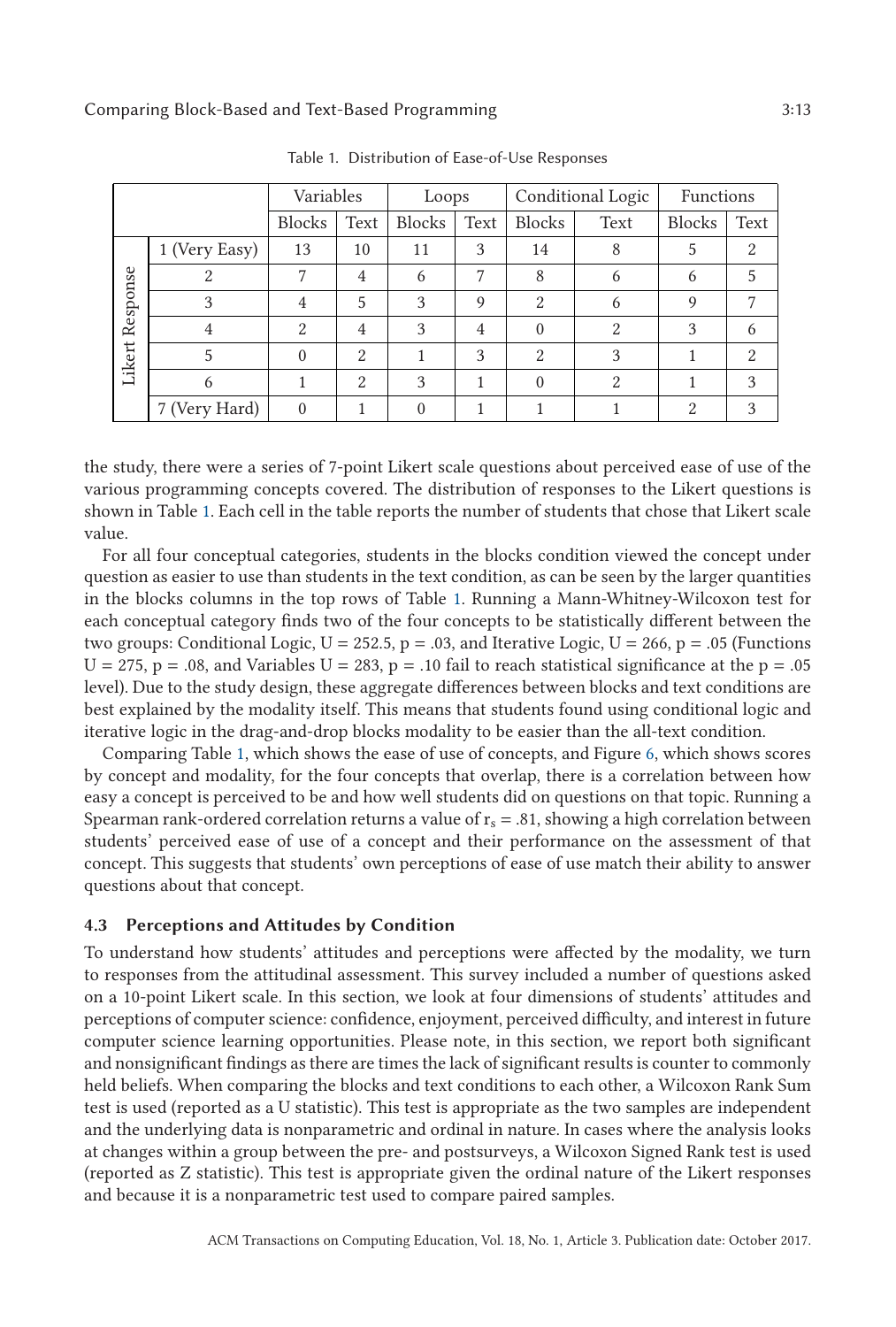

Fig. 7. Mean aggregate confidence score for students by condition.

*4.3.1 Confidence in Programming Ability.* To calculate a reliable measure of confdence, student responses to the following two Likert scale statements were averaged together: I will be good at programming (or I am good at programming on the posttest) and I will do well in this course. These questions show an acceptable level of correlation, having Cronbach's  $\alpha$  scores of .82 on the presurvey and .80 on the postsurvey, which are right at the .8 threshold commonly used to defne an acceptable level of reliability. The aggregated confdence measure at the pre- and post-points in time are shown in Figure 7. Please note that all fgures in this section are on the same scale but do not cover the same range, so they can be compared relatively, but not absolutely. Also, please note that the y-axis on each of these fgures does not start at 0; this is done to make the chart more readable.

The mean confidence scores at the outset of the study was  $M = 7.92$  (SD = 1.47) on a 10-point Likert scale, which is rather high and can be attributed, in part, to the fact that this was an elective course. The diference in scores between conditions on the presurvey is not statistically signifcant  $(U = 307.5, p = .09)$ . After spending the first 5 weeks of school working in Pencil.cc, the overall average confidence scores inched up to  $M = 8.13$  (SD = 1.62), a change that is also not statistically significant ( $U = 268.5$ ,  $p = .08$ ). Looking at differences by condition, we find no statistically signifcant diference in levels of confdence between students who spend 5 weeks working in the text-based version of the environment versus the block-based interface ( $U = 395$ ,  $p = .78$ ). Focusing on the changes in levels of confdence between the pre- and posttest within the two conditions, we do see a significant gain for the blocks condition  $(Z = 46, p = .05)$ , but not for the text condition  $(Z = 98.5, p = .82)$ . Given the positive slope of the change in the blocks condition, this difference can be interpreted as showing that students in the blocks condition saw a signifcant increase in their confdence in their own programming abilities, which cannot be said for students in the text condition. This outcome matches prior working comparing confdence in block-based and textbased environments (Price and Barnes [2015\)](#page-23-0).

The signifcant change in confdence for the blocks condition is consistent with other noncomparative studies that suggest that the block-based programming interface is efective in increasing students' confdence in their own programming ability (Maloney et al. [2008;](#page-23-0) Smith et al. [2014\)](#page-23-0). The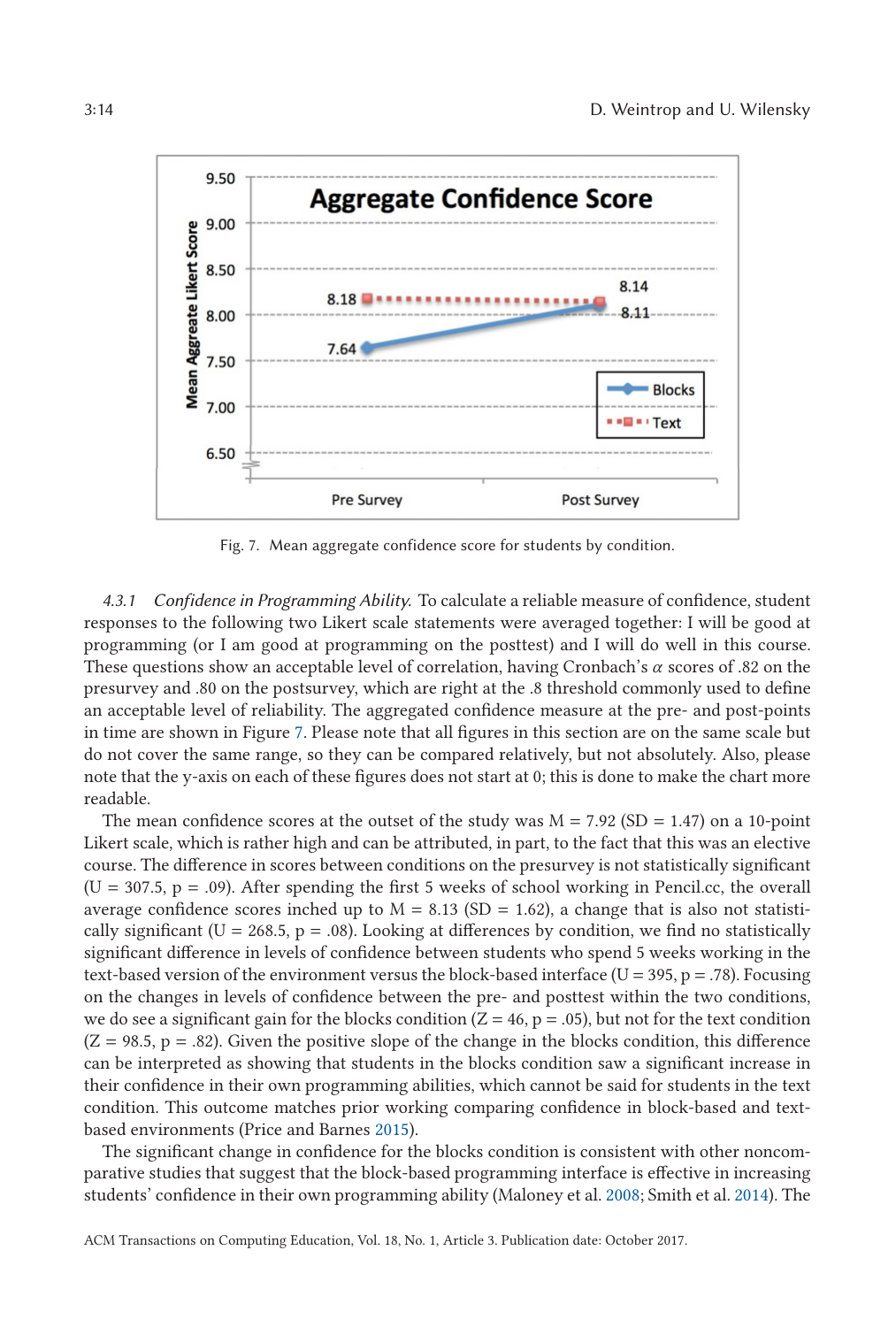

Fig. 8. Aggregate levels of students' enjoyment of programming by condition at three points in the study.

lack of a positive trend for the text condition can be interpreted in a few ways. One explanation is that the text modality does not improve students' confdence in programming, for which a number of possible explanations could be given (e.g., they find it difficult or did not feel successful in their time with it). A second plausible explanation for these data is that there was a ceiling efect, meaning the students started with a high level of confdence, so there was little room for them to become more confdent, which was less the case in the blocks condition. As with other conclusions drawn from the study, this fnding indicates that future work needs to be done with students who have less initial confdence in their programming ability.

*4.3.2 Enjoyment of Programming.* The second attitudinal dimension is whether or not students' enjoyment of programming difered based on the modality they used. To calculate a measure of enjoyment, responses to the following three Likert statements from the pre- and postsurveys were averaged I like programming, Programming is fun, and I am excited about this course. These three questions were found to reliably report the same underlying disposition at both time points (pre-Cronbach's  $\alpha$  = .88, post-Cronbach's  $\alpha$  = .80). Figure 8 shows the aggregated enjoyment scores for students across the two conditions at the beginning and end of the study.

As can be seen by Figure 8, there was little diference in students' enjoyment of programming based on modality. There was no statistical diference between the two conditions at the outset (U = 399, p = 0.75) or the conclusion of the study (U = 408, p-value = 0.62). Likewise, neither condition saw a signifcant diference in their reported levels of enjoyment between the pre- and post-surveys (blocks:  $Z = 70.5$ ,  $p = .20$ ; text:  $Z = 93.5$ ,  $p = .68$ ). This lack of significant finding by condition suggests that modality plays a relatively small role with respect to perceived enjoyment of programming. An alternative explanation is that some other characteristic of the class, such as the teacher or curriculum, played a much larger role in terms of student enjoyment. Either way, this fnding suggests that the narrative of block-based programming being more fun than text-based programming does not hold for high-school-aged learners in formal classrooms.

*4.3.3 Programming Is Hard.* The attitudinal survey included the Likert statement: Programming is hard. Initially, this was intended to be part of the confdence aggregate score, but ended up not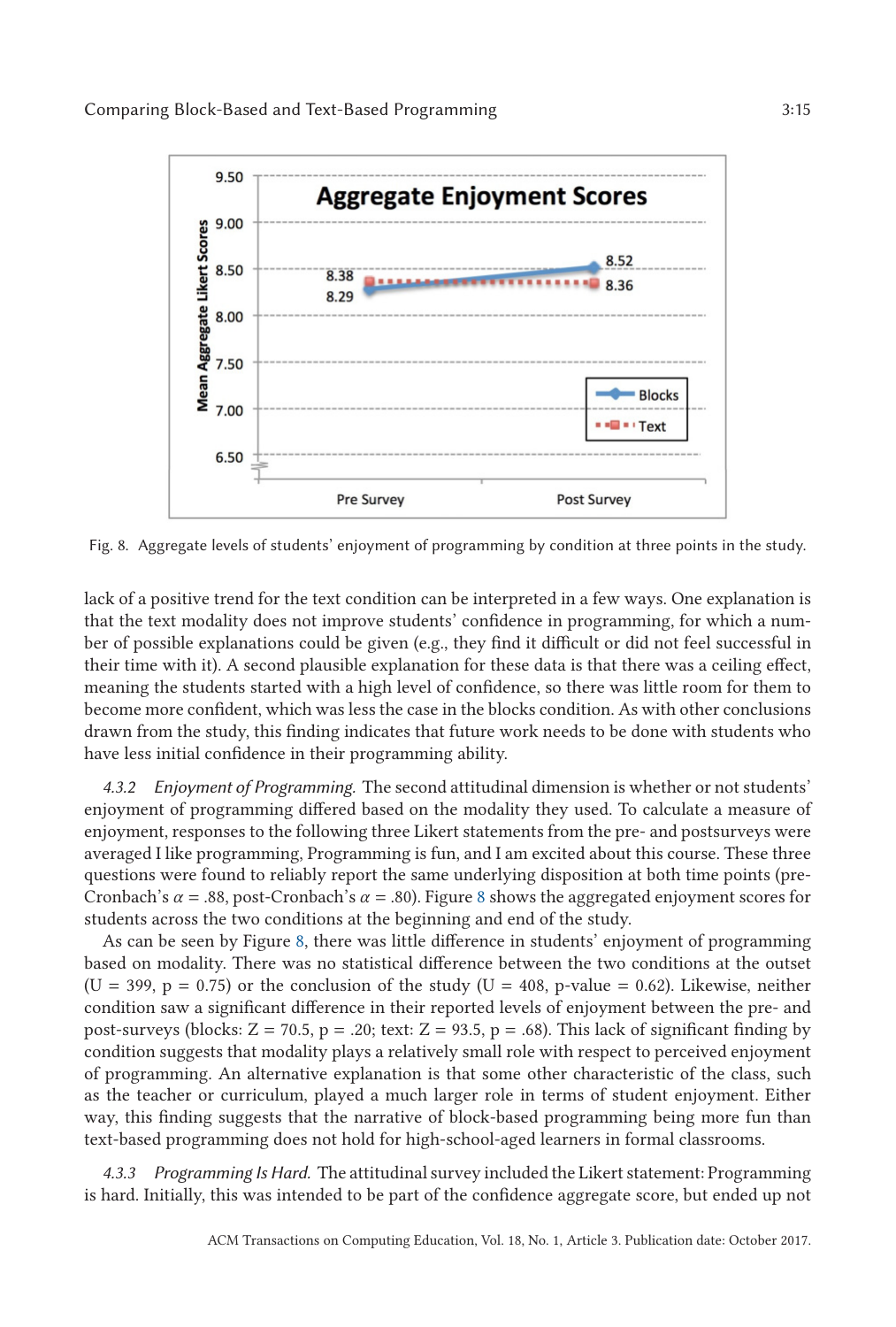

Fig. 9. Average responses to the Likert statement: Programming is hard.

correlating with the other two confidence questions (pre-Cronbach's  $\alpha = 0.48$ , post-Cronbach's  $\alpha$  = 0.57) so is treated independently. Figure 9 shows the pre- and postscores for students grouped by condition for this question.

Unlike the last two questions, on the question about perceived difficulty of programming, we see a signifcant diference between the two conditions after the 5-week curriculum. On the preattitudinal survey, we fnd a diference between the two conditions' average reported score, but not one that reaches statistical significance ( $U = 521$ ,  $p = .11$ ). On the postsurvey, that gap between the two conditions grows to reveal a statistically significant difference in perceived difficulty ( $U =$  $524.5, p = .01$ ). Looking at changes within the conditions, both groups saw programming as harder on the postsurvey, but only the blocks condition's responses were statistically signifcant (blocks:  $Z = 42$ ,  $p = .02$ ; text:  $Z = 96$ ,  $p = .51$ ).

This fnding is interesting given the fact that students in the blocks condition performed signifcantly better than students in the text condition on the post-content assessment. In other words, those who did better on the posttest also thought programming was more difficult. This means that this perceived difficulty of programming does not match the blocks students' performance on the assessments. One possible explanation for this outcome is that students see a diference between what they were doing in the block-based interface and the "programming" that the question is asking about. It is worth noting that this view might not be specifc to modality as the text condition also viewed programming as more difcult after programming in text in Pencil.cc for 5 weeks, despite improved scores on the content assessment. This suggests the perception is also shaped by other aspects of the environment, including the graphical execution and the browser-based interface, both of which difer from the conventional view of programming.

*4.3.4 Interest in Future CS.* The last attitudinal category we present looks at whether or not the modality used in the introductory programming environment afected students' interest in enrolling in future computer science courses. More specifcally, students were asked, on a 10-point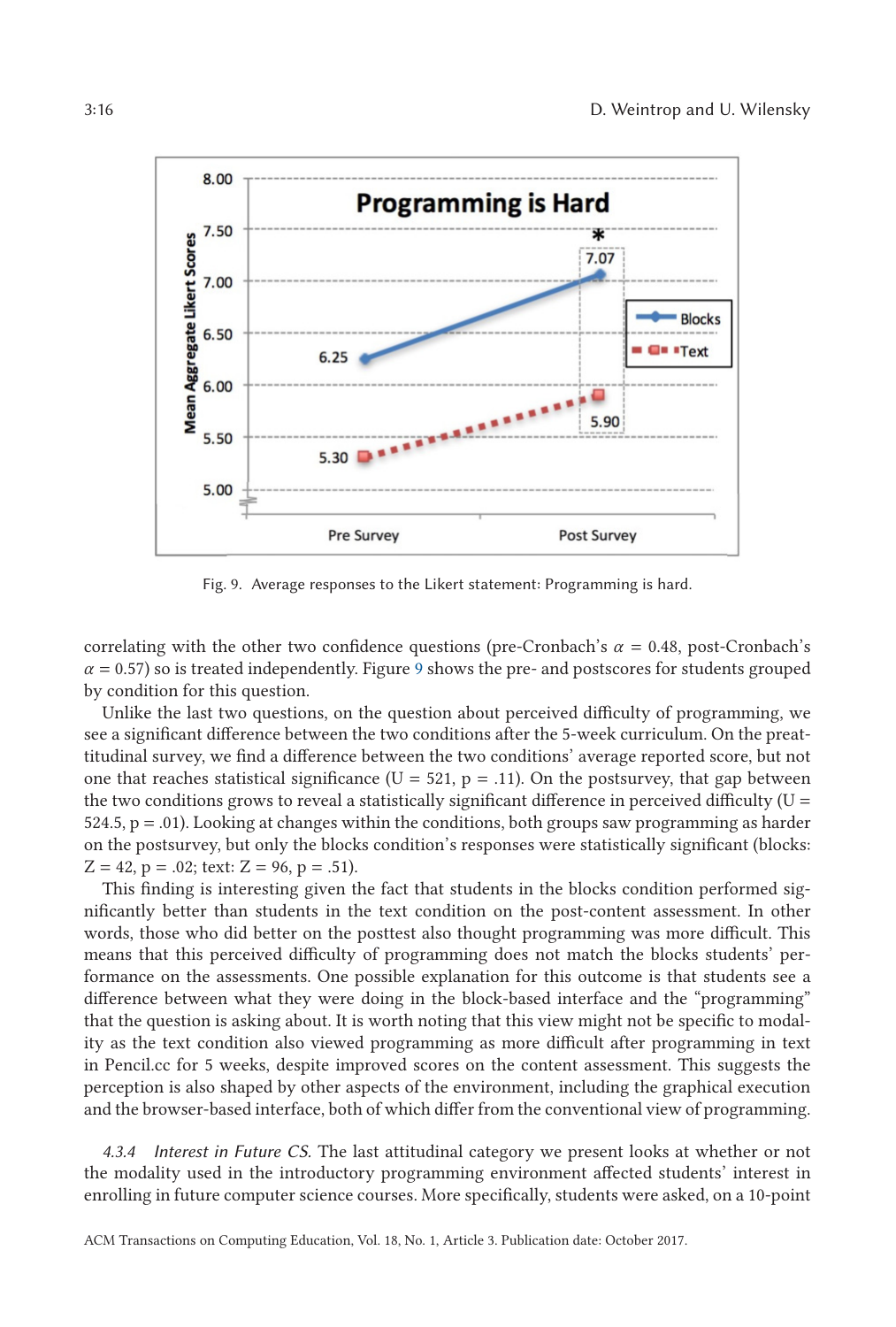

Fig. 10. Average responses to the Likert statement: I plan to take more computer science courses afer this one, grouped by condition.

scale, how much they agreed (10) or disagreed (1) with the following statement: I plan to take more computer science courses after this one. Figure 10 shows the average response for students grouped by condition.

At the outset of the study, there was no diference between the two conditions with respect to interest in taking future computer science courses ( $U = 444.5$ ,  $p = .70$ ). Students in both groups reported a relatively high interest in future coursework in the feld, with students in the blocks condition reporting an average of  $M = 7.93$  (SD = 3.1) out of 10 and text students reporting an average of  $M = 8.03$  (SD = 2.2) out of 10. After 5 weeks working in the Pencil.cc environment, student-reported levels diverge, with blocks students reporting a higher level of interest in future courses ( $M = 8.59$  out of 10, SD = 2.1), while text students were less interested ( $M = 7.18$  out of 10, SD = 2.7). This difference in average scores is significant ( $U = 491.5$ , p = .04). Looking within the conditions, neither the positive change for blocks students nor the negative change for text students is statistically significant at the .05 level (blocks:  $Z = 25$ , p = .15; text:  $Z = 110$ , p = .29).

This result shows that students became more interested in computer science after working in a block-based programming environment and less interested in computer science after working in a text-based interface. After starting with a similar predisposition to future programming coursework at the start of the study, the two student populations had diferent levels of interest after working in the diferent modalities. This suggests that modality does have an impact on students' interest in future computer science coursework. This fnding matches other work showing that block-based approaches to programming can help with student retention (Moskal et al. [2004\)](#page-23-0) and has implications with respect to creating environments that are intended to broaden participation in computing and encourage students to start and continue with computer science instruction.

#### 4.4 Perceptions of Introductory Environments

Along with pre-/postsurvey questions pertaining to student-held attitudes toward programming, the postsurvey also included a pair of questions asking students to refect on the efectiveness and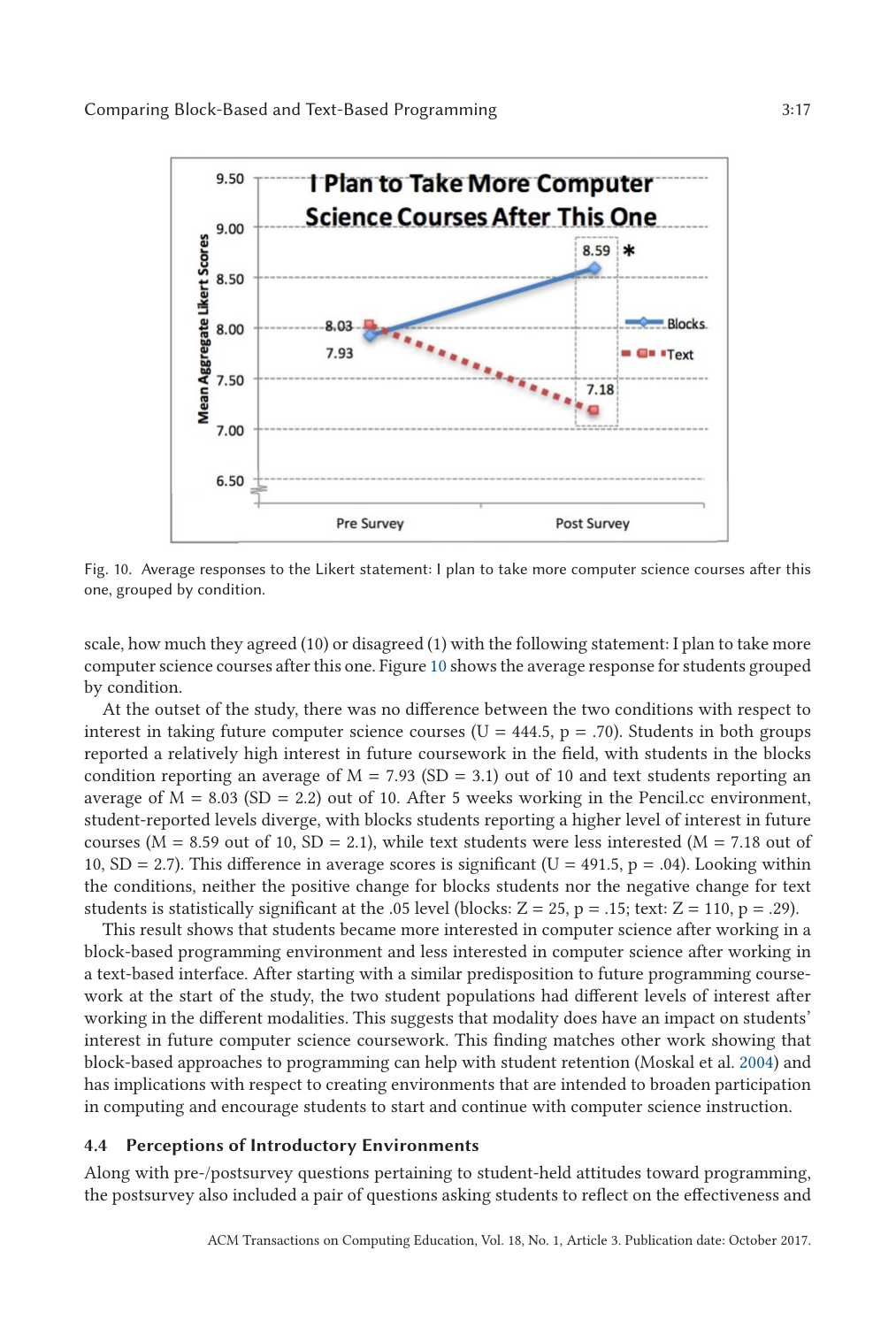authenticity of the introductory environment they used during the 5-week study. After 5 weeks of working in Pencil.cc, students were asked respond to the following prompt: Pencil.cc is similar to what real programmers do. Responses were given on a 10-point Likert scale. The intention of this question was to understand perceived authenticity of the two environments, as previous work on block-based programming with high school students has found authenticity to be a drawback recognized by some high-school-aged learners (Weintrop and Wilensky [2015b\)](#page-24-0). For students working in the text condition, the average reported response to this question was  $M = 6.71$  (SD = 1.82), while students in the blocks condition had an average response of  $M = 5.89$  (SD = 2.22). Despite the diference in values, a Wilcoxon Rank Sum test does not show these two scores to be significantly different from each other:  $U = 448.5$ ,  $p = .23$ . The survey also asked students how efective they found Pencil.cc to be in terms of improving their programming ability. Specifcally, the 10-point Likert prompt read: Pencil.cc made me a better programmer. The average response for students in the text condition was  $M = 7.79$  (SD = 1.85), while students in the blocks condition had a slightly lower average score:  $M = 7.44$  (SD = 2.23). These two scores are also not statistically different from each other ( $U = 400$ ,  $p = .71$ ).

While these numbers do not report statistically signifcant fndings, by drawing on other data sources, particularly the free response questions on the postsurvey, we can get a fuller sense of whether students' perceived authenticity and efectiveness are salient for some students. For example, one student, in refecting on his time with the introductory environment and projecting forward to what was to come, said: "I feel like Java will be more useful in the long run than what (Pencil.cc) could offer me." This view was echoed by another student who said in his post interview: "(Pencil.cc) is a bit too limiting for someone who goes into this class thinking I'm going to make something that is going to be used in industry." In these quotes, the students' long-term plans with programming can be seen and how Pencil.cc does not necessarily ft into them. Taken together, these data suggest diferences may exist, particularly with respect to the question of authenticity, but these views may not be universally held. Instead, students with more prior experience or more serious intentions for future computer science instruction appear to be more critical of the authenticity and utility of block-based introductory tools. The takeaway from this analysis is that perceptions of modality by high school students appear to difer by student, but more work needs to be done to understand this dimension of student perceptions of introductory tools.

## 5 DISCUSSION

The frst contribution from this study is the fnding that students using a block-based modality showed signifcantly higher learning gains after 5 weeks of classroom instruction compared to their text-based peers. It is important to keep in mind that for this study, students worked through the same curriculum, with the same teacher, in the same classroom, and had the same time on task, meaning that, as much as possible, external factors beyond the modality were controlled for. Digging into this fnding revealed a consistent pattern of students in the blocks condition outperforming their text-based peers. When looking at performance by the modality of the question being answered, students from the blocks condition performed better for all three code formats (Pencil Code blocks, Pencil Code text, and Snap! blocks). This was surprising as it meant the students in the blocks condition did better on the Pencil Code text questions than the students who had exclusively been using the text interface of Pencil.cc for the previous 5 weeks. Likewise, the blocks condition did better on the Snap! questions, which used an interface neither condition had seen. There are a few possible ways to interpret these numbers. One interpretation is that there is some form of near transfer occurring from the Pencil.cc blocks interface both to another blocks interface (Snap!) and to a similar (or syntactically identical) text interface (Pencil Code text). A slightly diferent interpretation is that the learning that happened by students in the blocks condition is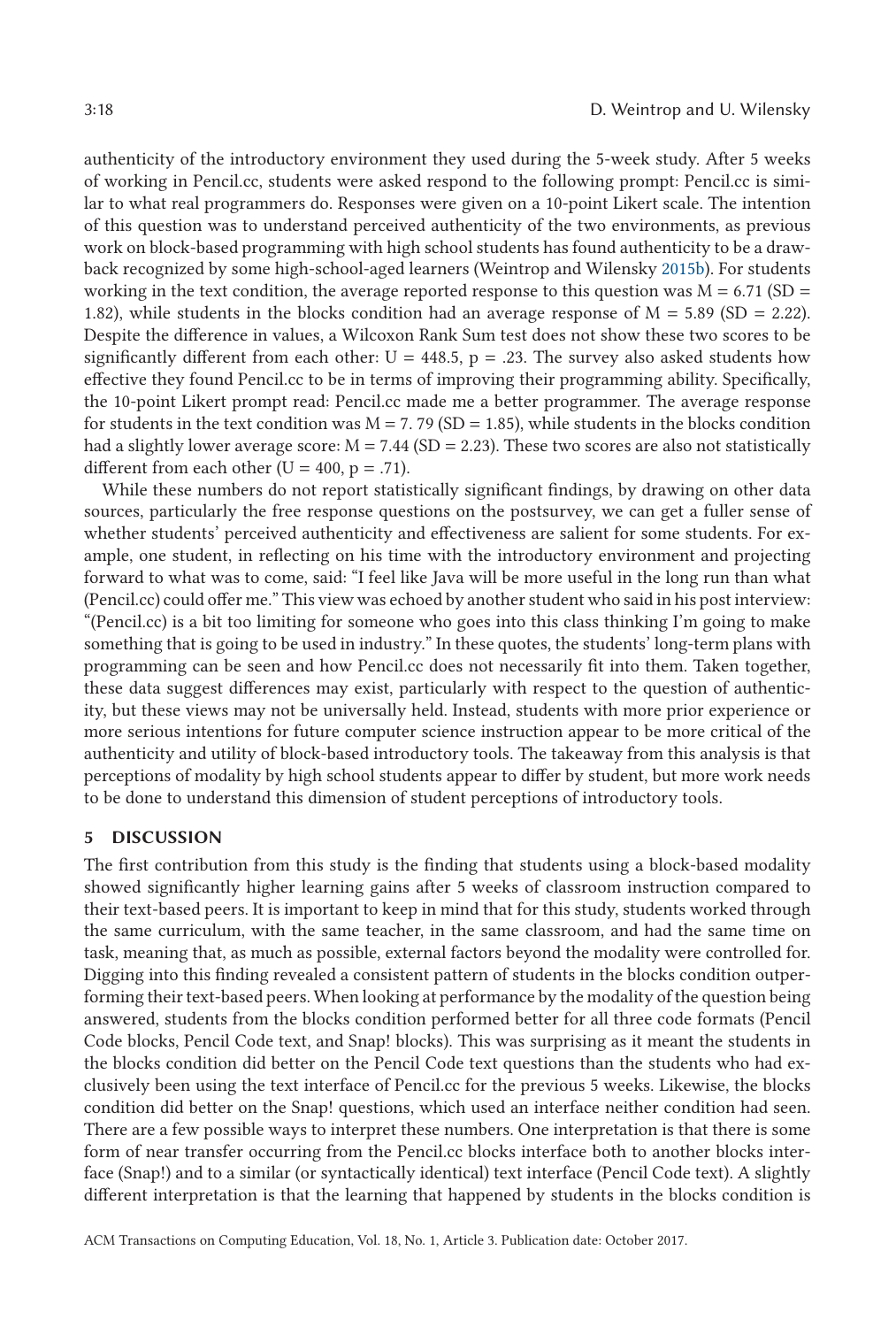## Comparing Block-Based and Text-Based Programming 3:19

not so tightly coupled to the interface that it cannot be used across languages. The distinction between these two interpretations is whether the learning that occurred was about the modality or the underlying concepts. This suggests one direction for future work that will be discussed later.

Just like with the questions-by-modality fnding, students in the blocks condition outperformed their text counterparts in all six content categories on the postassessment. This means that the utility of learning to program in a block-based interface is not confned to one specifc concept or another. This is further evidence in support of the fnding that block-based programming does provide learning supports for novices in introductory contexts. That last clause "introductory contexts" is important, as we do not yet know how these advances will support novices as they transition to more conventional programming languages like Java or Python. This means that stronger claims about the power of block-based tools beyond the context and programming environment in which they are situated cannot yet be made.

This article also reports on learners' perceptions of ease of use of programming constructs by modality. Here again the blocks condition outperformed the text condition across all four concepts, meaning that students in the blocks condition found various programming concepts easier to use than students who had used the text-based interface. This suggests that the benefts of block-based interfaces extend beyond comprehension to include compositional dimensions of programming. The pattern observed for questions relating to ease of use did not persist as we investigated other attitudinal questions, where the fndings were less clear.

Our analysis of attitudinal survey results found that, after spending 5 weeks working in the introductory modalities, students using the block-based interface reported higher levels of interest in future computing courses as well as a higher reported score for the perceived difficulty of programming. On questions of enjoyment and confdence, we found no diference by modality. The fnding of no diference in confdence and enjoyment runs counter to the traditional narrative and some prior work (Lewis [2010\)](#page-23-0), a diference that could potentially be explained by the shift in age (middle school to high school) as well as setting (informal to formal contexts).

Taken together, the fndings that students using a block-based modality performed better on content assessments and also showed a higher level of interest in taking future computer science classes suggest that block-based tools are a productive strategy for introducing learners to the feld of computer science. At the same time, the fnding that students in the blocks condition viewed programming as more difcult suggests that a gap still exists between what the students view themselves as doing in the block-based tools and the broader world of programming—a gap that will be confronted should they continue in the feld of computer science.

### 5.1 Implications for Learners with Difering Prior Experience

A complicating aspect of modality choice in formal education spaces is the fact that students are entering their frst computer science learning opportunities with an increasingly diverse set of prior programming experiences. In this study, some students had never programmed before, while others had just spent the summer trying to learn professional software development frameworks. Given that all students in the same class usually learn with the same environment and are asked to complete the same set of assignments, keeping advanced learners engaged while also not leaving true novices behind is a challenge. Modality choices made to support one type of learner may negatively afect the other. This came up a few times in this study, when advanced students lamented having to use a block-based modality, instead wanting to go straight into learning Java. Modality does not inherently make a language more or less powerful; instead, it just shifts how one interacts with it. However, as this study shows, modality does infuence perceptions, suggesting that work does need to be done to engage more advanced students should they be asked to use block-based tools for instructional purposes. Further, much of computer science is less concerned with syntax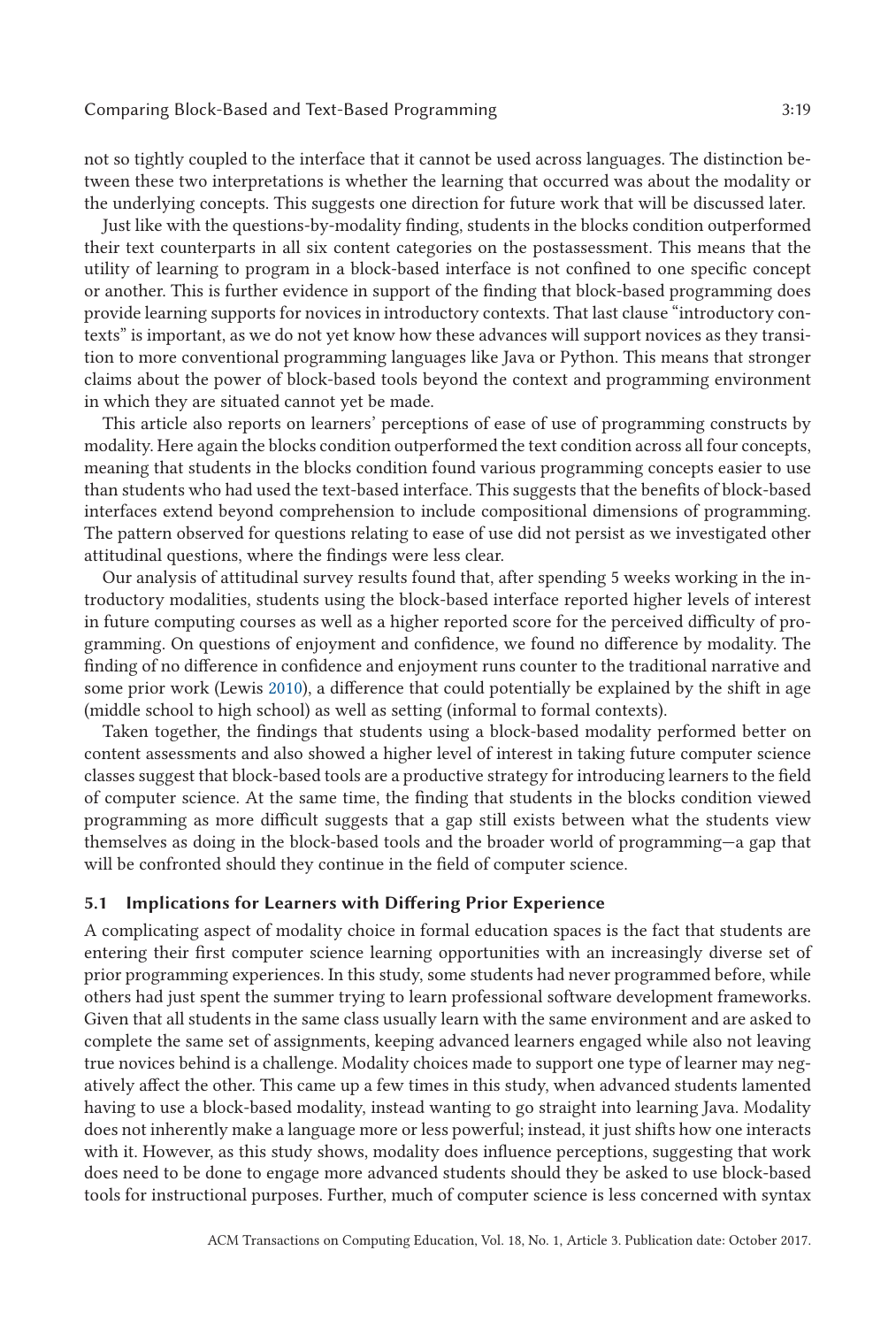and details of a programming language and instead focuses on issues related to problem solving and critical thinking. Modality choice directly impacts learners, but through framing and carefully selected activities, the drawbacks of advanced learners using modalities designed for novices may be mitigated without sacrifcing the benefts they hold for the novices they were designed for. This suggests that pedagogy plays a key role in framing the introductory tool as well as shifting focus from surface features of the environment or language toward the underlying concepts and leads to another audience impacted by this choice, the teacher.

#### 5.2 Implications for Teachers

The choice of modality will have a large impact on the experience of the teacher and their experiences in the classroom. Modality can infuence classroom culture and pedagogical approaches and, in part, shapes the curriculum that is followed (Weintrop and Wilensky [2016\)](#page-24-0). In choosing a given modality, the teacher is defning various aspects of the course and his or her own position in it. As just discussed, modalities designed to support novices in programming independently will impose diferent challenges on the teacher compared to a modality with fewer beginner-oriented features. A teacher's preference for direct instruction versus letting learners discover and explore on their own should be taken into account when choosing a modality. When working in a modality designed for beginners, the learners' reliance on the teacher for guidance is decreased, and thus the teacher can spend more time in one-on-one support. At the same time, if students are better able to make progress on their own, there is less potential for teachable moments—instances when students ask questions that lead to productive class discussion. This point was made salient by the teacher who, in refecting on her experience teaching in the block-based modality, said: "the point of the environment is that it shouldn't generate a whole lot of questions, like 'how do I do this?'—it's more intuitive." The teacher went on to explain that while this is empowering for the learner, it results in fewer opportunities to engage in student-prompted productive discussions on diferent aspects of programming.

Just as modality choice shapes the role of the teacher in the classroom, it can also shape the curriculum. Modalities designed to facilitate exploration and creativity allow for diferent types of assignments compared with modalities designed for efficiency or clarity. If a teacher prefers every student to author a program that looks the same, choosing a modality that makes discovery easy may prove counterproductive to the teacher's desired form of assignment. There are also class management and grading considerations in choosing a modality. If assignments are open ended or assigned in a modality that makes it easy for students to go beyond what has been covered in class, the teacher is more likely to encounter a variety of solutions or solutions that include extra features beyond what was asked. This was a frequent occurrence during this study, especially among more advanced students who sought to challenge themselves on assignments they were able to complete quickly.

Along with impacting students and the role of the teacher, modality can also shape classroom culture. As our teacher pointed out: "(Block-based programming) creates a diferent feel to the room ... Blocks take away the foreign feel, it looks friendly, and it's something you can do right away, and because of that, the culture in the room is diferent, kids are more prone to talk to their neighbors, more prone to feel OK about joking around." While modality is not the only contributor to a classroom culture, more inviting and playful tools can help shape a certain set of classroom norms.

A fnal, potential afterthought for a teacher in choosing a modality is considering the larger technological infrastructure of the class. Are assignments going to be submitted in a specifc online format? Is the teacher planning on running all of the students' programs to make sure they work and meet the requirements of the assignment? The environments used in the introductory portion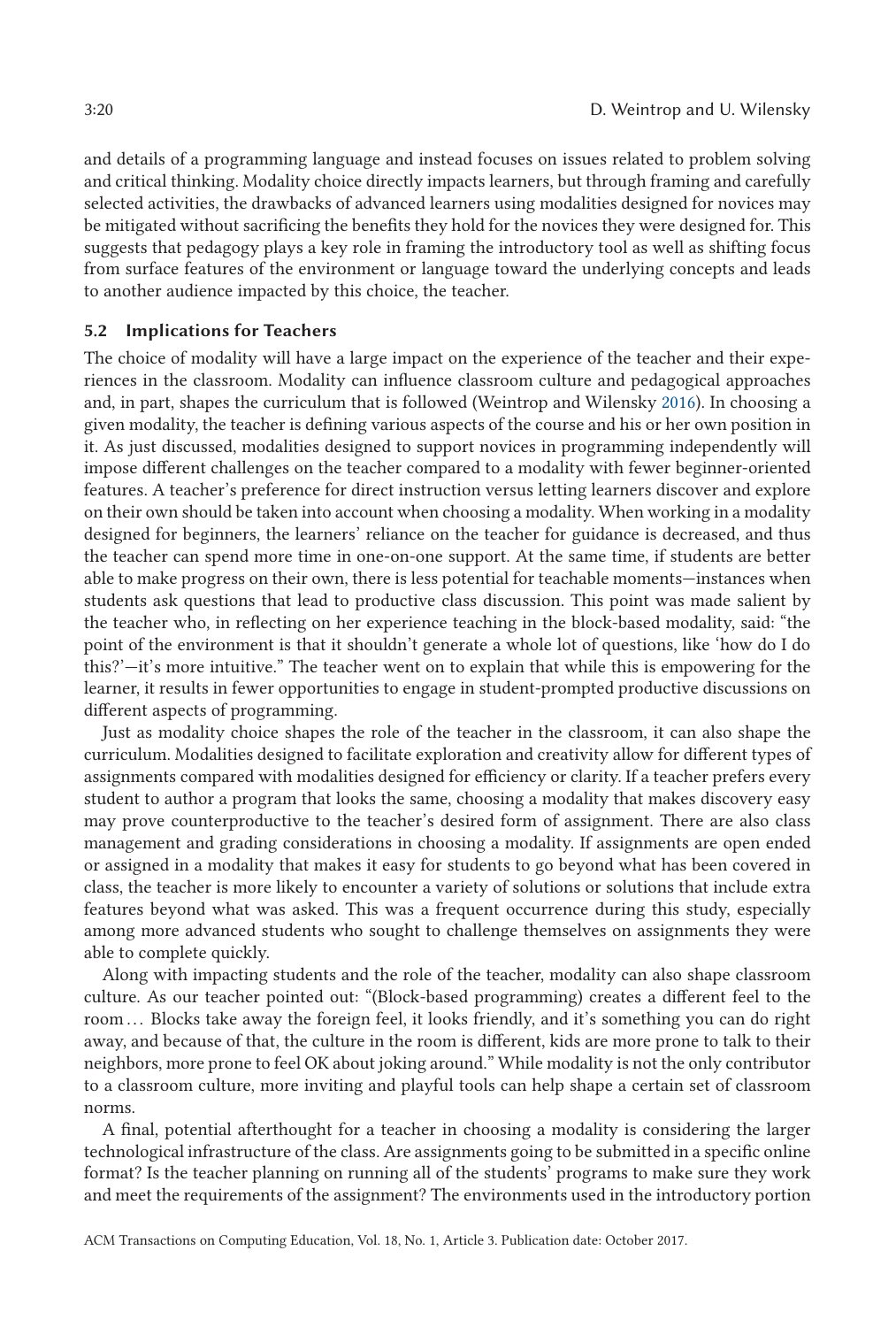of this class were all browser based, which made it tricky for students to submit their work as they did not have a local copy of their program to submit to the teacher. Instead, the teacher did her grading by walking around the room asking students to show her their work. While this worked for the purposes of this teacher, it had its limitations as the teacher could only spend a few seconds on each program and did not have a way to give detailed or written feedback to students.

# 5.3 Limitations and Future Work

While this study provides insights into the relationship between modality and learning in the domain of computer science, it does have limitations with respect to the claims that can be made. This section reviews the limitations and discusses potential future directions that may be taken to try and address them.

The frst limitation of this study relates to the specifc languages and materials that were used. For this work, Pencil Code's blocks editor was used to represent the block-based modality, while its text interface served as the canonical text editor. In the case of the blocks editor, other block-based modalities, like Scratch and Snap!, include additional features not supported by Pencil Code. This includes displaying diferent-shaped slots for each argument type (i.e., ovals for numerical inputs and hexagons for Boolean inputs) and having text labels closer to natural language (as can be seen in Figure [2\)](#page-6-0). Likewise, Pencil Code's text editor included some built-in scafolds like syntax highlighting and automatic indentation, but not others that are common in text-based coding tools like auto-complete. Also, the choice of CofeeScript to serve as the underlying language in the introductory condition is only one of many possible ways such instruction could take place. In choosing one tool or language over another, we are naturally constraining the generalizability of the fndings, but this study makes a contribution toward a more complete understanding of the block-based modality. The exploration of diferent languages and diferent underlying syntaxes is a natural next step and is work that is actively being pursued. Just as the choice of language and specifc modality infuence the fndings, so too does the programming paradigm used and the design of the curriculum. The fact that roughly half of the introductory assignments relied on drawing or Logo-inspired Turtle Geometry activities in some capacity does change the way students interact with the modality. This fact necessarily constrains the generalizability of this study to this set of materials used (or similar materials). Further work is needed to generalize the fndings beyond the specifcs of this study.

The second limitation of this study is related to the students who participated in the two conditions. The school where the study took place was a selective enrollment institution. This means that all of the students who participated in the study have historically been successful in formal educational contexts. Thus, the fndings of this article do not necessarily apply to underperforming students who have not had success in conventional classroom settings. A second, similar limitation is the fact that this study took place in an elective class. This means the students who participated in the study had chosen to take part in a computer science learning opportunity, suggesting they showed a predisposition for being more interested or placed a higher value on the concepts being taught. The efects of this decision can be seen in the relatively high values reported on the preadministration of the attitudinal survey. A fnal participant-related limitation of the study has to do with the gender breakdown of the study. In this study, female students made up less than one-third of the students in the class. The gender breakdown was beyond the control of the researchers as student recruitment for the classes was outside of the scope of the study, but is nonetheless not representative of the greater student population. All three of these limitations can be addressed by conducting future iterations of the study at diferent schools where these limitations are not necessarily true. In some school districts around the country, computer science is becoming a graduation requirement for high school. Conducting a similar version of this study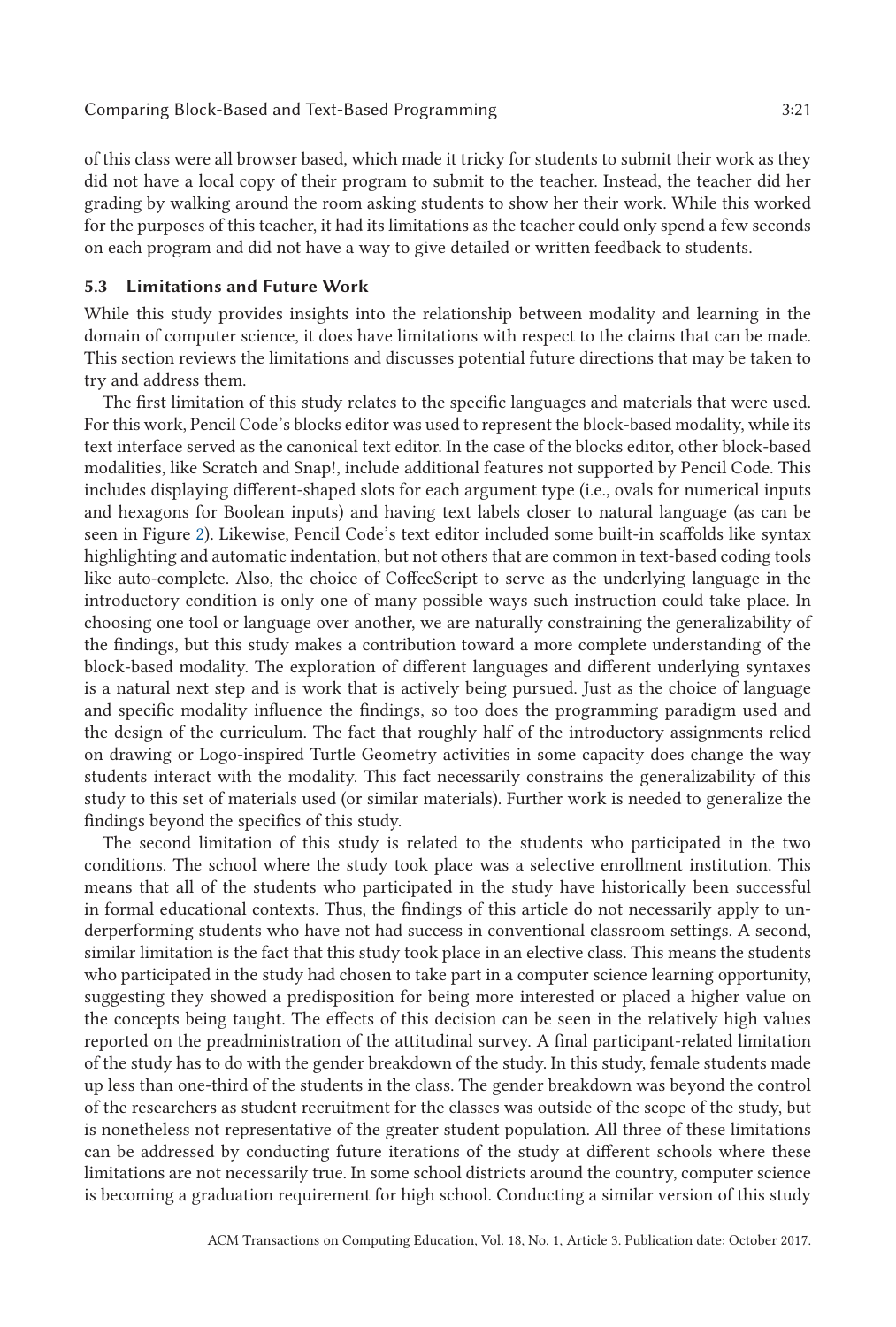at a nonselective enrollment school where all students must take the class would directly address all of these limitations and is one intended future direction for this work.

A fnal set of limitations of this study relate to the teacher. Finding a teacher who was willing to teach the same curriculum using different modalities was difficult. Any teacher willing to take on such a challenge will have a level of confdence and experience that is rare among in-service computer science teachers. Understanding how modality afects less experienced and less confdent teachers is an open and important question to answer. Just as the way to address the studentrelated limitations of this study was to replicate the study at a diferent site, the solution to the generalizability of the fndings due to the teacher can similarly be addressed this way. Working with a less accomplished and experienced teacher (or set of teachers) is another direction of future work that goes hand in hand with working with a diferent population of students and is an intended avenue of future work.

Along with the future work directions suggested by the limitations of this study, there are also other major outstanding questions to answer. First among them is the question of if and how these tools helped prepare learners for the transition to text-based languages. Does the fact that students in the block-based condition performed better on the content assessment mean they will continue to perform better in a professional text-based language like Java? Alternatively, do students who spend time working in a low-threshold text-based tool have an easier transition to a language like Python? Work has started to investigate this question of transitioning from blocks to text (e.g., Dann et al. [\(2012\)](#page-22-0) and Armoni et al. [\(2015\)\)](#page-22-0), but many questions remain. A related question speaks to the potential of hybrid block/text programming tools. A growing number of tools allow learners to program in either block-based or text-based interfaces (Matsuzawa et al. [2015;](#page-23-0) Bau et al. [2015;](#page-22-0) Homer and Noble [2014\)](#page-23-0), while others seek to blend blocks and text features into a single tool (Kölling et al. [2015;](#page-23-0) Mönig et al. [2015\)](#page-23-0). How do these approaches compare to singlemodality environments? A parallel question to these is how does the tool relate to pedagogy and curriculum? How can teachers and curriculum developers take advantage of the afordances of tools designed to be intuitive and accessible to novices? These are questions that we and others are actively pursuing.

A fnal avenue of future work is to look at the impact of modality on diferent types of students. Do struggling students see more, less, or diferent benefts from working in a specifc modality compared to students who have excelled in academic settings? We have some data to start to answer this question, but given the relatively small sample size of each condition, further divisions of the students into subpopulations leaves us with little statistical power to make the claims we hope to. As such, we hope to address this as we seek to replicate this work on a larger scale.

### 6 CONCLUSION

This article presents a systematic, classroom-based, comparative study of how programming modality impacts learners. It shows how modality afected students' attitudes, perceptions, and conceptual learning. Thus, it supports the claim that modality has a direct impact on learners' experiences with programming and their early computer science classroom learning outcomes. Understanding the relationship between modality and learning is consequential with respect to deciding what tools to use in classrooms and to inform the design of future introductory programming environments. Given the increasing presence of computer science in K-12 education and the growing ecosystem of educational programming environments and curricula, fndings from studies such as this one are essential to ensure we are best serving the current generation of learners. While many open questions remain and there is much work to do, this study helps to fll in one piece of the larger puzzle on how best to introduce today's students to essential computing concepts. As enrollment in computer science learning opportunities grows, it is our hope that research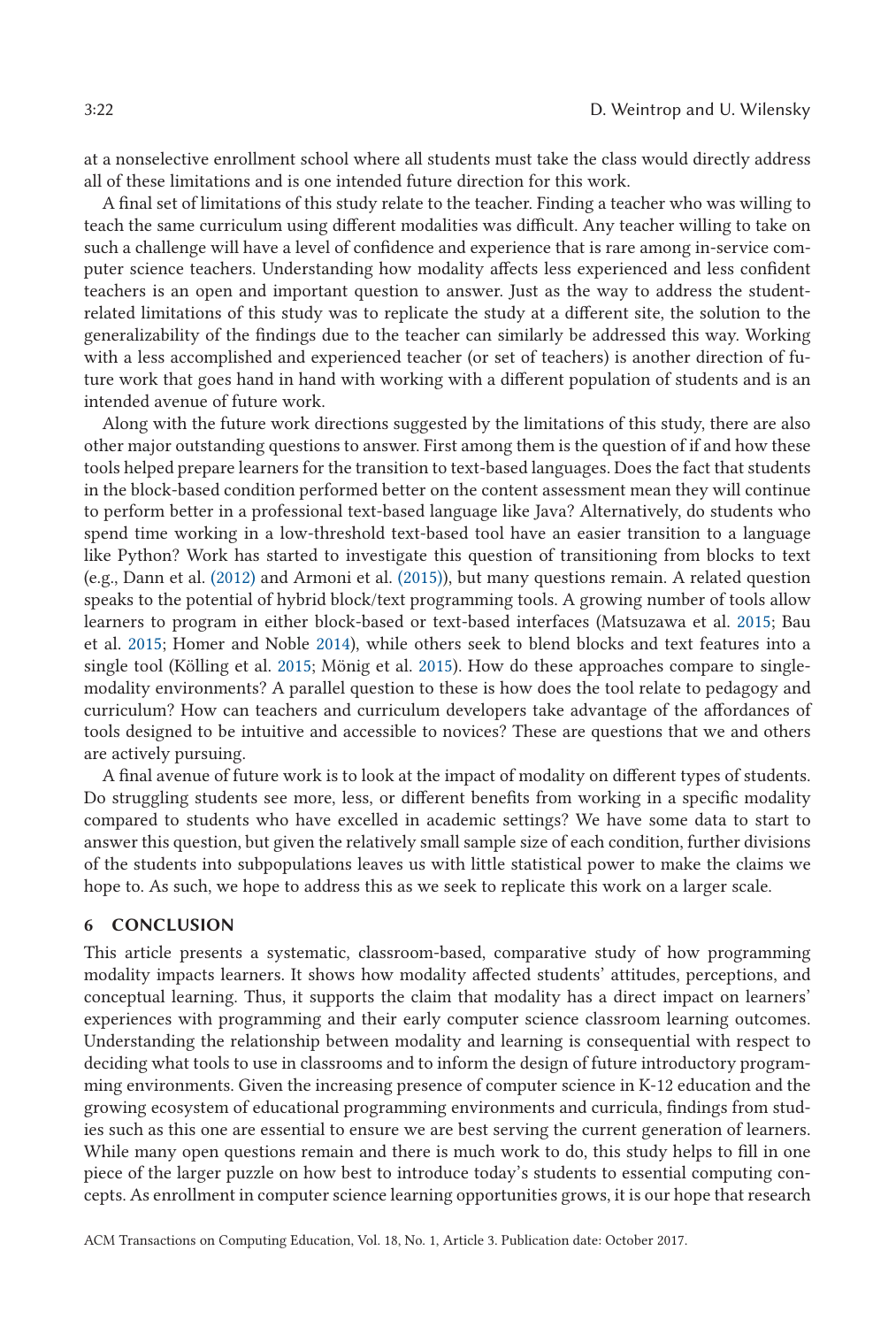<span id="page-22-0"></span>such as this continues to advance our understanding of the relationship between environment and learner, and that those fndings can inform the next generation of tools, curricula, and classroom practice. In taking on this challenge, we can prepare learners for the computational future that awaits them, in the classroom and beyond.

# REFERENCES

- H. Abelson and A. A. DiSessa. 1986. *Turtle Geometry: The Computer as a Medium for Exploring Mathematics*. MIT Press.
- M. Armoni and M. Ben-Ari. 2010. *Computer Science Concepts in Scratch*. Rehovot, Israel: Weizmann Institute of Science.
- M. Armoni, O. Meerbaum-Salant, and M. Ben-Ari. 2015. From scratch to "real" programming. *ACM Trans. Comput. Educ. TOCE* 14, 4 (2015), 25:1–15.
- O. Astrachan and A. Briggs. 2012. The CS principles project. *ACM Inroads* 3, 2 (2012), 38–42.
- D. Bau, D. A. Bau, M. Dawson, and C. S. Pickens. 2015. Pencil code: Block code for a text world. In *Proceedings of the 14th International Conference on Interaction Design and Children (IDC'15)*. New York: ACM, 445–448.
- D. Bau. 2015. Droplet, a blocks-based editor for text code. *J. Comput. Sci. Coll.* 30, 6 (2015), 138–144.
- A. Begel. 1996. *LogoBlocks: A Graphical Programming Language for Interacting with the World*. Cambridge, MA: Electrical Engineering and Computer Science Department, MIT.
- A. Begel and E. Klopfer. 2007. Starlogo TNG: An introduction to game development. *J. E-Learn.* (2007), 1–5.
- J. Bonar and B. W. Lifck. 1987. A visual programming language for novices. In S. K. Chang, ed. *Principles of Visual Programming Systems*. Prentice-Hall.
- P. Bontá, A. Papert, and B. Silverman. 2010. Turtle, art, turtleart. In *Proceedings of Constructionism 2010 Conference*.
- N. C. C. Brown, M. Kolling, and A. Altadmri. 2015. Lack of keyboard support cripples block-based programming. In *2015 IEEE Blocks and Beyond Workshop (Blocks and Beyond)*. IEEE, 59–61.
- A. Bruckman, M. Biggers, B. Ericson, T. McKlin, J. Dimond, B. DiSalvo, M. Hewner, L. Ni, and S. Yardi. 2009. Georgia computes!: Improving the computing education pipeline. *ACM SIGCSE Bull*. 41, 1 (2009), 86–90.
- S. Cooper, W. Dann, and R. Pausch. 2000. Alice: A 3-D tool for introductory programming concepts. *J. Comput. Sci. Coll.* 15, 5 (2000), 107–116.
- W. Dann, S. Cooper, and B. Ericson. 2009. *Exploring Wonderland: Java Programming Using Alice and Media Computation*. Prentice Hall Press.
- W. Dann, S. Cooper, and R. Pausch. 2011. *Learning to Program with Alice*. Prentice Hall Press.
- W. Dann, D. Cosgrove, D. Slater, D. Culyba, and S. Cooper. 2012. Mediated transfer: Alice 3 to Java. In *Proceedings of the 43rd ACM Technical Symposium on Computer Science Education*. ACM, 141–146.
- E. W. Dijkstra. 1982. How do we tell truths that might hurt? In *Selected Writings on Computing: A Personal Perspective*. Springer, 129–131.
- A. A. diSessa. 2000. *Changing Minds: Computers, Learning, and Literacy*, Cambridge, MA: MIT Press.
- V. Donzeau-Gouge, G. Huet, B. Lang, and G. Kahn. 1984. Programming environments based on structured editors: The MENTOR experience. In D. Barstow, H. E. Shrobe, and E. Sandewall, eds. *Interactive Programming Environments*. Mc-Graw Hill.
- L. P. Flannery, B. Silverman, E. R. Kazakof, M. U. Bers, P. Bontá, and M. Resnick. 2013. Designing ScratchJr: Support for early childhood learning through computer programming. In *Proceedings of the 12th International Conference on Interaction Design and Children*. ACM, 1–10.
- D. Franklin, G. Skifstad, R. Rolock, I. Mehrotra, V. Ding, A. Hansen, D. Weintrop, and D Harlow. 2017. Using upperelementary student performance to understand conceptual sequencing in a blocks-based curriculum. In *Proceedings of the 2017 ACM SIGCSE Technical Symposium on Computer Science Education (SIGCSE'17)*. New York: ACM, 231–236.
- N. Fraser. 2015. Ten things we've learned from Blockly. In *Proceedings of the 2015 IEEE Blocks and Beyond Workshop (Blocks and Beyond)*. 49–50.
- D. Garcia, B. Harvey, and T. Barnes. 2015. The beauty and joy of computing. *ACM Inroads* 6, 4 (November 2015), 71–79.
- J. Goode, G. Chapman, and J. Margolis. 2012. Beyond curriculum: The exploring computer science program. *ACM Inroads* 3, 2 (2012), 47–53.
- S. Grover and S. Basu. 2017. Measuring student learning in introductory block-based programming: Examining misconceptions of loops, In *Variables, and Boolean Logic*. ACM Press, 267–272.
- S. Grover, R. Pea, and S. Cooper. 2015. Designing for deeper learning in a blended computer science course for middle school students. *Comput. Sci. Educ.* 25, 2 (April 2015), 199–237.
- S. Grover, R. Pea, and S. Cooper. 2016. Factors infuencing computer science learning in middle school. In *Proceedings of the 47th ACM Technical Symposium on Computing Science Education*. ACM, 552–557.
- D. Harlow, H. Dwyer, A. Hansen, A. Iveland, and D. Franklin. Accepted. Ecological design based research in computer science education: Afordances and efectivities for elementary school students. *Cogn. Instr*. (Accepted).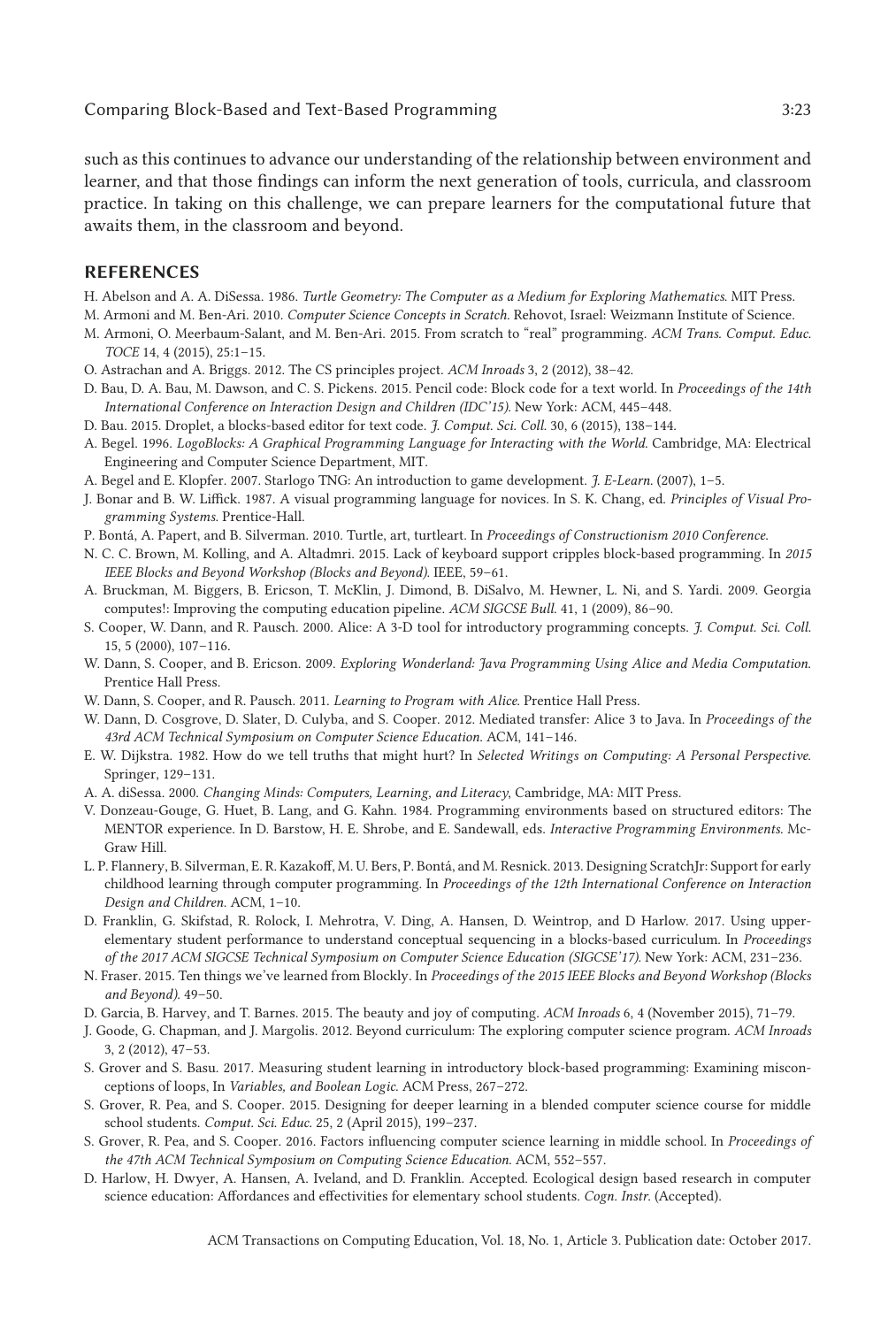- <span id="page-23-0"></span>B. Harvey. 1997. *Computer Science Logo Style: Beyond Programming*. MIT Press.
- B. Harvey and J. Mönig. 2010. Bringing "no ceiling" to Scratch: Can one language serve kids and computer scientists? In J. Clayson & I. Kalas, eds. *Proceedings of Constructionism 2010 Conference*. 1–10.
- C. Hill, H. Dwyer, T. Martinez, D. Harlow, and D. Franklin. 2015. Floors and fexibility: Designing a programming environment for 4th-6th grade classrooms. In *Proceedings of the 46th ACM Technical Symposium on Computer Science Education*. ACM, 546–551.
- M. Homer and J. Noble. 2014. Combining tiled and textual views of code. In *IEEE Working Conference on Software Visualisation (VISSOFT'14)*. IEEE, 1–10.
- M. S. Horn and U. Wilensky. 2012. NetTango: A mash-up of netlogo and tern. In *When Systems Collide: Challenges and Opportunities in Learning Technology Mashups*.
- K. Johnsgard and J. McDonald. 2008. Using Alice in overview courses to improve success rates in programming I. In *IEEE 21st Conference on Software Engineering Education and Training, 2008 (CSEET'08)*. 129–136.
- J. Kaput, R. Noss, and C. Hoyles. 2002. Developing new notations for a learnable mathematics in the computational era. *Handb. Int. Res. Math. Educ.* (2002), 51–75.
- M. Kölling, N. C. C. Brown, and A. Altadmri. 2015. Frame-based editing: Easing the transition from blocks to text-based programming. In *Proceedings of the Workshop in Primary and Secondary Computing Education (WiPSCE'15)*. New York: ACM, 29–38.
- M. Kölling and F. McKay. 2016. Heuristic evaluation for novice programming systems. *Trans. Comput. Educ.* 16, 3 (June 2016), 12:1–12:30.
- C. M. Lewis. 2010. How programming environment shapes perception, learning and goals: Logo vs. Scratch. In *Proceedings of the 41st ACM Technical Symposium on Computer Science Education.* 346–350.
- D. J. Malan and H. H. Leitner. 2007. Scratch for budding computer scientists. *ACM SIGCSE Bull*. 39, 1 (2007), 223–227.
- J. H. Maloney, K. Peppler, Y. Kafai, M. Resnick, and N. Rusk. 2008. Programming by choice: Urban youth learning programming with Scratch. *ACM SIGCSE Bull*. 40, 1 (2008), 367–371.
- J. H. Maloney, M. Resnick, N. Rusk, B. Silverman, and E. Eastmond. 2010. The Scratch programming language and environment. *ACM Trans. Comput. Educ. TOCE* 10, 4 (2010), 16.
- Y. Matsuzawa, T. Ohata, M. Sugiura, and S. Sakai. 2015. Language migration in non-CS introductory programming through mutual language translation environment. In *Proceedings of the 46th ACM Technical Symposium on Computer Science Education*. ACM Press, 185–190.
- O. Meerbaum-Salant, M. Armoni, and M. Ben-Ari. 2011. Habits of programming in scratch. In *Proceedings of the 16th Annual Joint Conference on Innovation and Technology in Computer Science Education (ITiCSE'11)*. ACM, 168–172.
- O. Meerbaum-Salant, M. Armoni, and M. M. Ben-Ari. 2010. Learning computer science concepts with Scratch. In *Proceedings of the 6th International Workshop on Computing Education Research*. 69–76.
- J. Mönig, Y. Ohshima, and J. Maloney. 2015. Blocks at your fngertips: Blurring the line between blocks and text in GP. In *2015 IEEE Blocks and Beyond Workshop (Blocks and Beyond)*. 51–53.
- B. Moskal, D. Lurie, and S. Cooper. 2004. Evaluating the efectiveness of a new instructional approach. In *Proceedings of the 35th SIGCSE Technical Symposium on Computer Science Education*. 75–79.
- P. Mullins, D. Whitfeld, and M. Conlon. 2009. Using Alice 2.0 as a frst language. *J. Comput. Sci. Coll.* 24, 3 (2009), 136–143.
- S. Papert. 1980. *Mindstorms: Children, Computers, and Powerful Ideas*. New York: Basic Books.
- T. W. Price and T. Barnes. 2015. Comparing textual and block interfaces in a novice programming environment. In *Proceedings of the 11th Annual International Conference on International Computing 944 Education Research (ICER'15)*. New York. ACM Press, 91–99.
- A. Repenning. 1993. Agentsheets: a tool for building domain-oriented visual programming environments. In *Proceedings of the INTERACT'93 and CHI'93 Conference on Human Factors in Computing Systems*. ACM, 142–143.
- M. Resnick, B. Silverman, Y. Kafai, J. Maloney, A. Monroy-Hernández, N. Rusk, E. Eastmond, K. Brennan, A. Millner, E. Rosenbaum, and J. Silver. 2009. Scratch: Programming for all. *Commun. ACM* 52, 11 (November 2009), 60.
- A. Robins, J. Rountree, and N. Rountree. 2003. Learning and teaching programming: A review and discussion. *Comput. Sci. Educ.* 13, 2 (2003), 137–172.
- R. V. Roque. 2007. *OpenBlocks: An Extendable Framework for Graphical Block Programming Systems*. Master's Thesis. Massachusetts Institute of Technology.
- R. Benjamin Shapiro and M. Ahrens. 2016. Beyond blocks: Syntax and semantics. *Commun. ACM* 59, 5 (April 2016), 39–41.
- B. L. Sherin. 2001. A comparison of programming languages and algebraic notation as expressive languages for physics. *Int. J. Comput. Math. Learn.* 6, 1 (2001), 1–61.
- W. Slany. 2014. Tinkering with pocket code, a scratch-like programming app for your smartphone. In *Proceedings of Constructionism 2014*.
- N. Smith, C. Sutclife, and L. Sandvik. 2014. Code club: Bringing programming to UK primary schools through scratch. In *Proceedings of the 45th ACM Technical Symposium on Computer Science Education (SIGCSE'14)*. New York: ACM, 517–522.

ACM Transactions on Computing Education, Vol. 18, No. 1, Article 3. Publication date: October 2017.